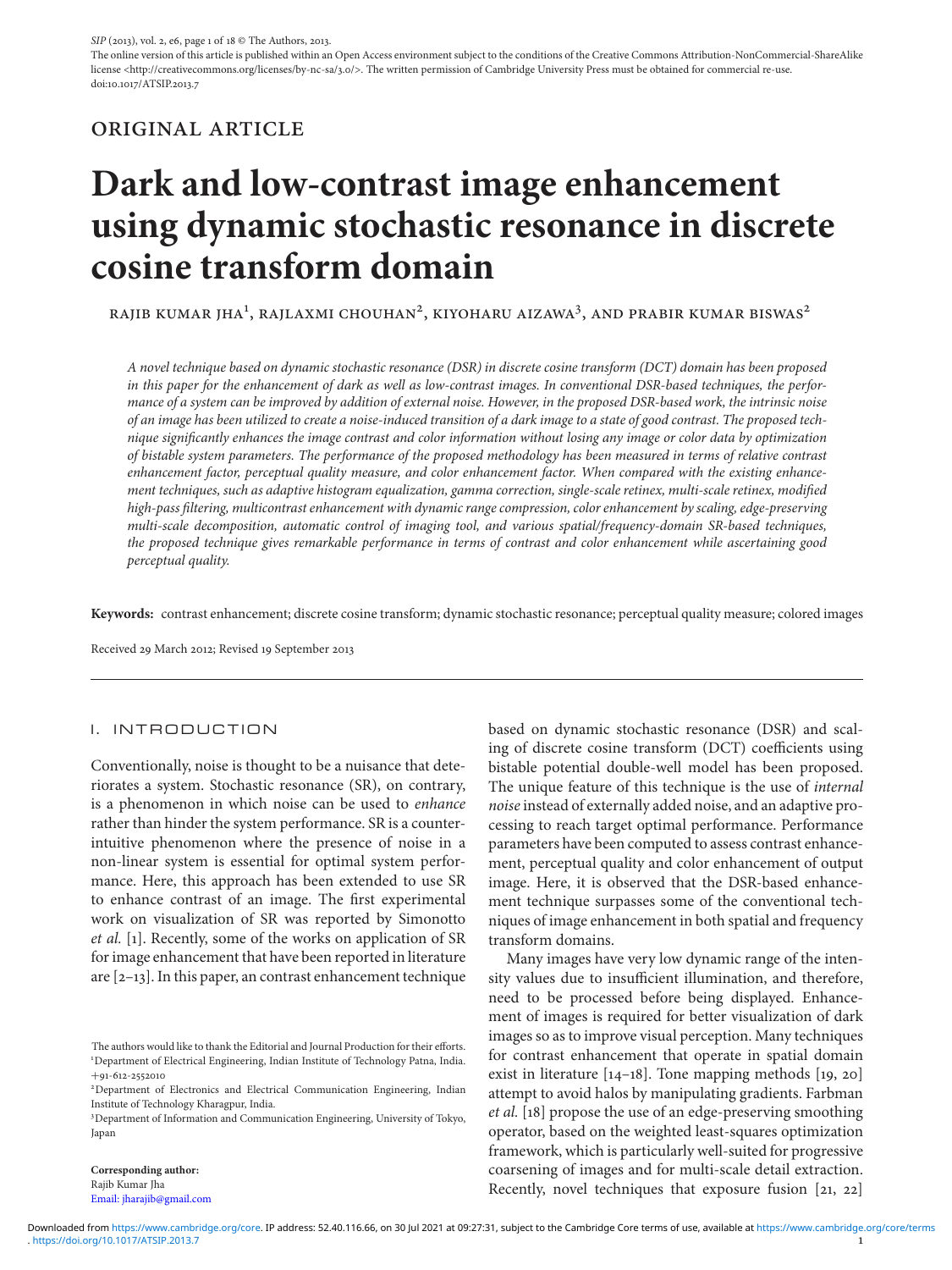have been reported. Mertens et al. [21] have proposed a novel technique for fusing a bracketed exposure sequence into a high-quality image without converting to HDR first, by blending multiple exposures in multiresolution fashion. Song et al. [22] have reported a technique to handle HDR scenes by integrating locally adaptive scene detail capture and suppressing gradient reversals introduced by the local adaptation.

Many algorithms found in the literatures have been designed for both colored and grayscale images in block DCT domain [23–26]. However, there are some disadvantages in processing images using block DCT. Owing to independent processing of blocks, as in most of the cases, the presence of blocking artifacts may become more visible in the processed data. Sometimes superfluous edges may appear at the image boundaries due to the sharp discontinuities of the intensity distribution.

The display of a color image depends on three important factors, namely: (i) brightness, (ii) contrast, and (iii) original color composition. Interestingly, most of the previous works have considered either the brightness (such as adjustment of dynamic ranges) or the contrast (such as image-sharpening operations), and in some cases a combination of both attributes. But little consideration was made toward preservation of colors in the enhanced image. In this paper, all these three important factors have been considered while designing a simple computationally-efficient algorithm that enhances a dark or low contrast image. Performance parameters have been computed to assess contrast enhancement, perceptual quality, and color enhancement of output image.

The concept of SR was invented in 1981–1982 in the context of the evolution of the earth's climate. Statistical data show that interglacial transitions are random variables displaying average periodicity of around 10<sup>6</sup> years. Since the only-known time scale in this range is that of the changes in time of the eccentricity of the Earth's orbit around the Sun, as a result of the perturbing action of the other bodies of the solar system. This perturbation modifies the total amount of solar energy received by the earth but the magnitude of this astronomical effect is exceedingly small, about 0.1%. To explain this phenomenon, the concept of SR was introduced with the assertion that it is not the periodic eccentricity alone, but eccentricity in resonance with weak disturbance that causes this colossal change in temperature. In a model of Benzi et al. [27, 28] to explain recurrence of ice age on Earth, the global climate is represented by a double-well potential, where one minimum represents a small temperature corresponding to a largely ice-covered Earth. The small modulation of the earth's orbital eccentricity is represented by a weak periodic force. Short-term climate fluctuations, such as the annual fluctuations in solar radiation, are modeled by Gaussian white noise. At some optimal tuned amount of noise, synchronized hopping between the cold and warm climate could significantly enhance the response of the earth's climate to the weak perturbations caused by the earth's orbital eccentricity, according to arguments by Benzi et al. [27]. Specifically, glaciation cycles are viewed as

transitions between glacial and interglacial states that somehow manage to capture the periodicity of the astronomical signal, even though they are actually made possible by the environmental noise rather than by the signal itself. Starting in the late 1980s the ideas underlying SR were taken up, elaborated, and applied in a wide range of problems in physical and life sciences [29–31].

First experiment of SR for image visualization was reported in [1]. They reported the outcome of a psychophysics experiment, which showed that the human brain can interpret details present in an image contaminated with time-varying noise and the perceived image quality is determined by the noise intensity and its temporal characteristics. Piana et al. [32] described two experiments related to the visual perception of noisy letters. The first experiment found an optimal noise level at which the letter is recognized for a minimum threshold contrast. In the second experiment, they demonstrated that a dramatically increased ability of the visual system in letter recognition occurs in an extremely narrow range of noise intensity. Qinghua et al. [4] have used SR phenomenon for image enhancement of low contrast sonar images. They have reported the image enhancement technique that showed that an additional amount of noise besides the noise of the image itself would be helpful to enhance low contrast images. Peng et al. [5] reported a novel preprocessing approach using SR to improve the low-contrast medical images. The contrast is improved by adding some suitable noise to the input image.

Recently, SR-based techniques in wavelet and Fourier domain for the enhancement of unclear diagnostic ultrasound and MRI images, respectively, have been reported [6, 7]. These methods can readily enhance the image by fusing a unique constructive interaction of noise and signal, and enable improved diagnosis over conventional methods. The approach illustrates the potential of using a small amount of Gaussian noise to improve the image quality. Ryu et al. [8] have developed a new approach for enhancing feature extraction from low-quality fingerprint images using SR.

In this paper, we have used internal stochastic fluctuation to enhance an image. The objective of this investigation is to neutralize the noise due to lack of illumination, and enhance the dark regions of an image in a double-well model analogous to that developed by Benzi et al. [27]. Our approach is to maximize the performance of our algorithm in terms of contrast and color enhancement while assuring good perceptual quality (visual information). Noise itself is used to counter the effect of noise. In other words, in DSR-based enhancement, a small amount of extra noise rearranges the intrinsic noise that is already present in the image. The outcome of the process is both image enhancement and reduction of noise. DSR-based technique works effectively for images that are dark as well as those which have an overall dull appearance.

The display of a color image depends on three important factors, namely: (i) brightness, (ii) contrast, and (iii) original color composition. In this paper, we have chosen to work on Hue-Saturation-Value (HSV) color model and have computed performance parameters to assess contrast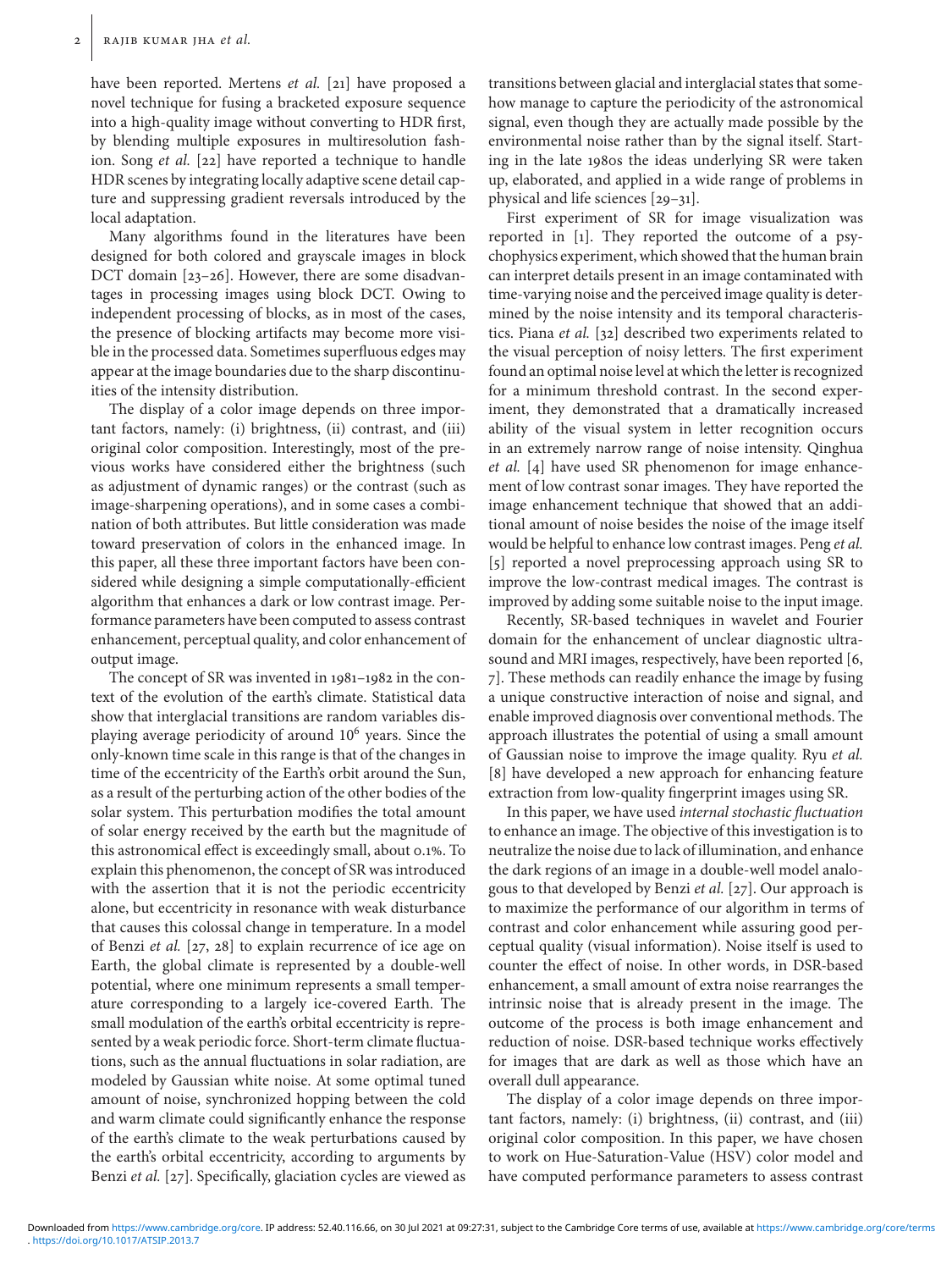enhancement, perceptual quality, and color enhancement of output image. We have observed that the DSR-based enhancement technique surpasses the conventional methods of image enhancement in both spatial and frequency transform domains. As previous studies [30, 31] have shown that bistable SR can enhance weak one-dimensional (1D) noisy signals, here we extend this approach to use SR to enhance contrast of a 2D signal or image.

#### II. KEY CONTRIBUTION

The work proposed in this paper is uniquely different from the state-of-the-art SR-based techniques in the aspects mentioned as follows. The technique reported in [3] deals with edge detection using vibrating noise. Also, the technique reported in [5] used non-dynamic SR to improve the performance of adaptive histogram equalization by using SR. The technique proposed by Ye et al. [4] for sonar image enhancement suggests addition of externally added noise on bileveled images. Both [5] and [8] use the concept of non-dynamic SR and that adds *N*-parallel frames of independent and identically distributed (i.i.d.) Gaussian noise and uses addition of externally added noise. All these techniques are in spatial domain. Our earlier work on suprathreshold SR [9] used addition of external noise in spatial domain, where random noise was added repeatedly to an image and is successively hard-thresholded followed by overall averaging. By varying the noise intensities, noise-induced resonance was obtained at a particular optimum noise intensity. This approach is different from the one used in this paper, as the type of nonlinearity introduced in the former is due to thresholding, while that introduced in the latter (proposed here) is due to barrier height of double-well. Our other DSR-based investigations [10, 12] were based in spatial and wavelet domains, respectively, while the concept of DCT-based enhancement was introduced in [11].

The major difference between earlier SR-based technique and the present approach is as follows: the focus of earlier SR-based work was centered about edge detection [3] or increasing feature interpretability [4, 5, 8]. However, the aspect of contrast enhancement of dark images using Dynamic SR, particularly in DCT domain was not addressed and the suitability of frequency domain for inducing the same was unexplored. Unlike earlier techniques [6, 7] that were based on *addition of external noise* and experimental selection of parameters, the parameter selection in this work has been done by maximization of signal-to-noise-ratio (SNR) and imposition a condition of subthreshold nature on input image. The focus of the investigation is on dark real-life dark images and it is here that a novel noise-enhanced dynamic SR-based application in DCT domain has been proposed. Applicability of DSR using intrinsic noise due to low illumination and preservation and enhancement of color has been tested. A major and novel aspect of our approach is to maximize the performance of our algorithm in terms of contrast and color enhancement

alongside assuring good perceptual quality (visual information). Here, noise itself is used to counter the effect of noise. In other words, in DSR-based enhancement, a small amount of extra noise rearranges the intrinsic noise that is already present in the image. The proposed approach has been explored to exploit the nature of DC and AC coefficients of a DCT block, and was found to implicitly enhance and preserve color accurately. By scaling of DCT coefficients using DSR in a discrete iterative equation, it has been observed the overall contrast and luminance of an image is increased.

In the technique, an analogy to Benzi's double-well model for recurrence of ice ages [27] has been presented treating one state (minima) as the poor contrast state and the other one as the enhanced state. The low-contrast image is treated as a sum of weak subthreshold signal and noise (due to lack of adequate illumination). A transition of the image from the low-contrast state to high-contrast state is induced by a "noise-induced" resonance between the internal noise and subthreshold signal after certain number of iterations following the dynamics of motion of a particle in a double-well. Oscillation about the mean (minima) of the double-well are considered analogous to iterations of the discrete DSR equation. The proposed technique follows an iterative algorithm and selects best output when performance metrics are maximized. The proposed technique selects parameters by maximization of SNR and also further relates a DSR parameter with the statistical properties of the low-illuminated image itself. The applicability of DSR has been extended on a low-contrast image (to make it a subthreshold signal) by imposing condition on another parameter so that the coefficients of low-contrast image can be accepted as an input to the SR system (Section VI).

#### III. DYNAMIC STOCHASTIC **RESONANCE**

The word noise in general understanding is associated with the term hindrance. It was traditionally believed that the presence of noise can only make the system worse. However, recent studies have convincingly shown that in non-linear systems, noise can induce more ordered regimes, which cause the amplification of weak signals and increase the SNR [27, 31, 33]. In other words, noise can play a constructive role in enhancing weak signals.

The general behavior of SR mechanism shows that at lower noise intensities, the weak signal is unable to cross the threshold, thus giving a very low SNR. For large noise intensities, the output is dominated by the noise, also leading to a low SNR. But, for moderate noise intensities, the noise allows the signal to cross the threshold giving the maximum SNR at some optimum noise levels. Thus, a plot of SNR as a function of noise intensity shows a peak at an optimum noise level as shown in Fig. 1(a).

The bistable-SR model conventionally used by the physicists shall be explored and elaborated in its application to contrast enhancement of a digital image. The image pixel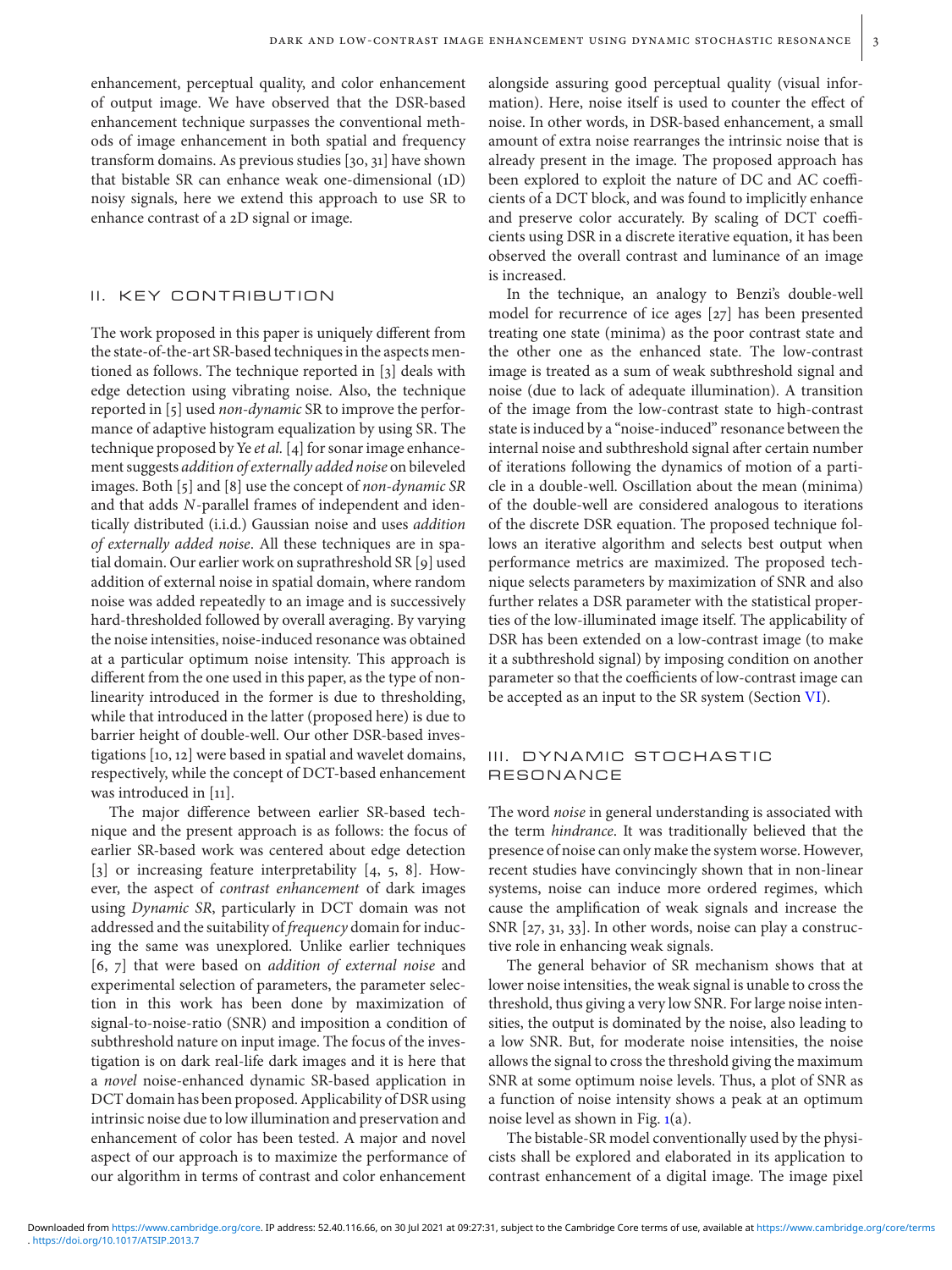

**Fig. 1.** SR in double-well-potential valley.

would transform if mean-zero Gaussian fluctuation noise is added, so that the pixel is transferred from weak signal state to enhanced state. Such a change of state of pixel under noise can be modeled by Brownian motion of a particle placed in a double-well-potential system shown in Fig. 1(b).

A classic 1D non-linear dynamic system that exhibits SR is modeled with the help of Langevin equation of motion [34] in the form of Equation (1) given below.

$$
m\frac{d^2x(t)}{dt^2} + \gamma \frac{dx(t)}{dt} = -\frac{dU(x)}{dx} + \sqrt{D}\xi(t).
$$
 (1)

This equation describes the motion of a particle of mass *m* moving in the presence of friction,  $\gamma$ . The restoring force is expressed as the gradient of some bistable or multistable potential function  $U(x)$ . In addition, there is an additive stochastic fluctuation (noise) ξ(*t*) with intensity *D*. If the system is heavily damped, the inertial  $m \frac{d^2 x(t)}{dt^2}$  term can be neglected. Rescaling the system in Equation (1) with the damping term  $\gamma$  gives the stochastic overdamped Duffing equation [35] which is frequently used to model nonequilibrium critical phenomena as given in Equation (2).

$$
\frac{dx(t)}{dt} = -\frac{dU(x)}{dx} + \sqrt{D}\xi(t),\tag{2}
$$

where  $U(x)$  is a bistable quartic potential (Fig. 1(b)) given in equation  $(3)$ .

$$
U(x) = -a\frac{x^2}{2} + b\frac{x^4}{4}.
$$
 (3)

Here, *a* and *b* are positive bistable double-well parameters. The double-well system is stable at  $x_m = \pm \sqrt{\frac{a}{b}}$  separated by a barrier of height  $\Delta U = \frac{a^2}{4b}$  $\frac{a^2}{4b}$  when the  $\xi(t)$  is zero.

Addition of a periodic input signal  $[B \sin(\omega t)]$  to the bistable system makes it time-dependent (as given in equation  $(4)$ ) whose dynamics are governed by equation 5.

$$
U(x,t) = U(x) - Bx \sin(\omega t)
$$
  
= 
$$
-a\frac{x^2}{2} + b\frac{x^4}{4} - Bx \sin(\omega t),
$$
 (4)

$$
\frac{dx(t)}{dt} = -\frac{dU(x)}{dx} + B\sin(\omega t) + \sqrt{D}\xi(t), \qquad (5)
$$

where *B* and  $\omega$  are the amplitude and frequency of the periodic signal, respectively. It is assumed that the signal amplitude is small enough so that in the absence of noise it is insufficient to force a particle to move from one well to another. Substituting  $U(x)$  from equation (3) into equation  $(5)$ .

$$
\frac{dx(t)}{dt} = [ax - bx^3] + B\sin(\omega t) + \sqrt{D}\xi(t). \quad (6)
$$

In the absence of periodic force, the particle fluctuates around its local stable states. The rate of transition of particle  $(r_k)$  between the potential well under the noise-driven switching is given by Kramer's rate  $[34]$  as in equation  $(7)$ .

$$
r_k = \frac{a}{\sqrt{2\pi}} \exp\left[-\frac{2\Delta U}{D}\right].\tag{7}
$$

When a weak periodic force is applied to the unit mass particle in the potential well, noise-driven switching between the potential wells takes place. When the average waiting time,  $T_k(D) = \frac{1}{r_k}$ , between two noise-driven inter-well transitions satisfies the time-scale matching between signal frequency,  $\omega$ , and the residence times of the particle in each well [31, 36], that is the condition when resonance occurs. In other words,

$$
2T_k(D) = T_{\omega},\tag{8}
$$

where  $T_{\omega}$  is the period of the periodic force.

One way of measuring how well the position of the particle represents the frequency of the input is to measure the power spectral density (PSD) of the position, and determine the SNR at  $\omega$ . This will have a peak at a non-zero value of *D*, and hence SR occurs. The optimal value of *D* is the one that provides the best time-scale matching between  $\omega$  and the residence times of the particle in each well. The most common quantifier of SR is SNR. For a symmetric bistable system, SNR is obtained from [31, 36].

$$
SNR = \pi \left(\frac{Bx_m}{D}\right)^2 r_k.
$$
 (9)

Substituting the value of  $r_k$  from equation (7) to equation (9) we get.

$$
SNR = \left[\frac{a}{\sqrt{2}\pi} \pi \left(\frac{Bx_m}{D}\right)^2\right] \exp\left(-\frac{a}{2\sigma_0^2}\right). \quad (10)
$$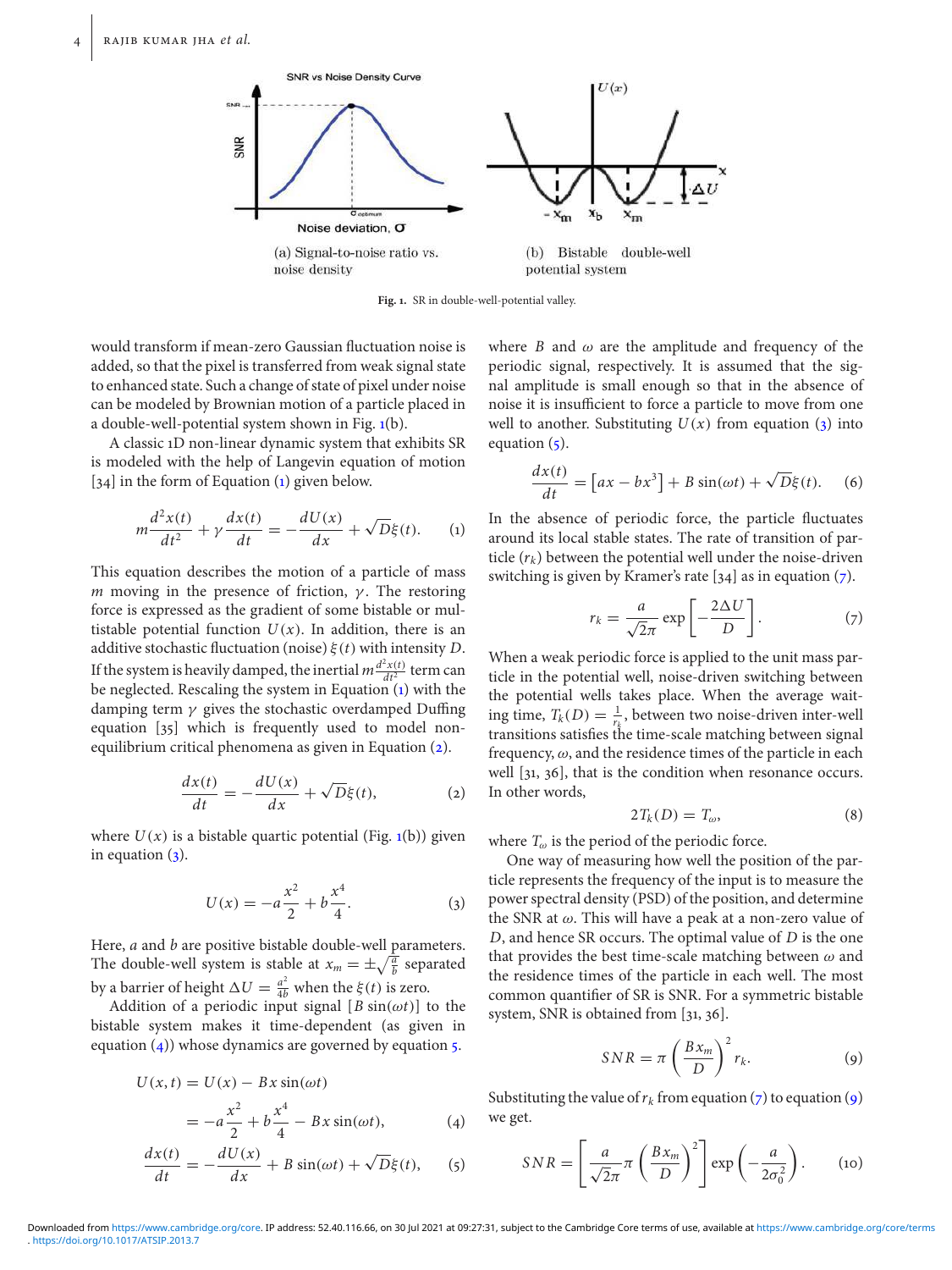

**Fig. 2.** (*a*)–(*d*) show the probability density function (pdf) of DCT coefficients of a dark image after 100, 250, 400, and 500 iterations, respectively.

The SNR expression for dynamic SR as derived in [4] is given below.

$$
SNR = \left[\frac{4a}{\sqrt{2}(\sigma_0 \sigma_1)^2}\right] \exp\left(-\frac{a}{2\sigma_0^2}\right). \tag{11}
$$

Here  $\sigma_1$  is the standard deviation of the added noise in the SR-based system and  $\sigma_0$  is the internal noise standard deviation of the original bistable system.

## IV. CHOICE OF DSR FOR IMAGE ENHANCEMENT

It has been observed in 1D signals that at an optimum "resonant" value of noise, the signal crosses the threshold and transits into another (enhanced) state. An analogy to Benzi et al.'s double-well model for global climate in the context of image enhancement has been developed in this paper. Here double-well represents the contrast of an image. The position of particle is analogous to the state of the coefficient magnitude. The weak periodic forcing is constituted by the DCT coefficients while the noise is constituted by the noise inherent in the DCT coefficients due to lack of illumination. Each of the two stable states are represented by a low-contrast state and enhanced state, respectively. The state at which performance metrics are found to be maximum can be considered as enhanced state from input state.

The quartic potential system is of particular interest because it represents the simplest bistable system. Under random periodic forcing, a particle will spend most of its time near the minima of the double-well oscillating about the mean position with progressively increasing excursions along the *x*-axis, Fig. 1(b). Each of these oscillations corresponds to iteration in our iterative DSR equation. At optimum intrinsic noise density (or optimum number of oscillations) the particle makes a transition into the other well. In the proposed analogy, this optimum amount of noise is reached by a corresponding discrete iterative equation because the number of iterations are directly proportional to the internal noise.

Dynamic SR is exhibited by a double-well-potential valley denoted by parameters *a* and *b* that govern the shape of the valley Fig. 1(b). The transform coefficients (here, DCT) of a low-contrast image are in a weak state in the sense that their distribution becomes random due to inherent noise in the form of lack of proper illumination. The application of

DSR involves correlation of parameters *a* and *b* with these random coefficients.When content of each frequency is correlated with optimum bistable DSR system parameters, the DCT coefficient distribution spread increases, and so does the overall contrast of an image. The result is that an image in poor contrast state transits into an enhanced contrast state after certain optimum number of oscillations about the poor state.

## **A) Choice of DCT domain**

The nature of DCT coefficients within a block and in totality is observed to be following normal distribution. When both DC and AC coefficients are tuned using iterative dynamic SR equation, the variance of the DCT coefficient distribution is found to increase with iterations. It is known that the DC coefficient represents the average brightness of an image while the sum of squares of the normalized AC coefficients gives variance of an image. Thus, modification of DC coefficient of each block would increase the local brightness (this would be very useful for enhancement of dark images). Owing to block-wise operation, local contrast and brightness can be adjusted accordingly. Different algorithms have been reported for both color and graylevel images in the block DCT domain, such as multicontrast enhancement [26], alpha rooting [37], by processing the AC coefficients and its modified form by processing both DC and AC coefficients [25, 38].

# **B) Distribution of DCT coefficients of image: mechanism of DSR for contrast enhancement**

For a low-contrast input image, the histogram of the image as well as of its transformed coefficient distribution is observed to be of low spread. Since squared magnitude of the coefficients imply energy, a low-variance distribution implies that the energy distribution is concentrated in only certain areas, confirming that the image in question is of low contrast.

Now if DSR is applied to these DCT coefficients, its variance is observed to increase with iterations (Figs.  $2(a)$ ) and  $2(d)$ ). This is because the coefficients are being tuned by certain bistable system parameters. The sum of square of normalized AC coefficients provides the variance of the image. Hence, any change in the DC component does not have any bearing on its standard deviation. So under scaling or modification of the DCT coefficients, the mean and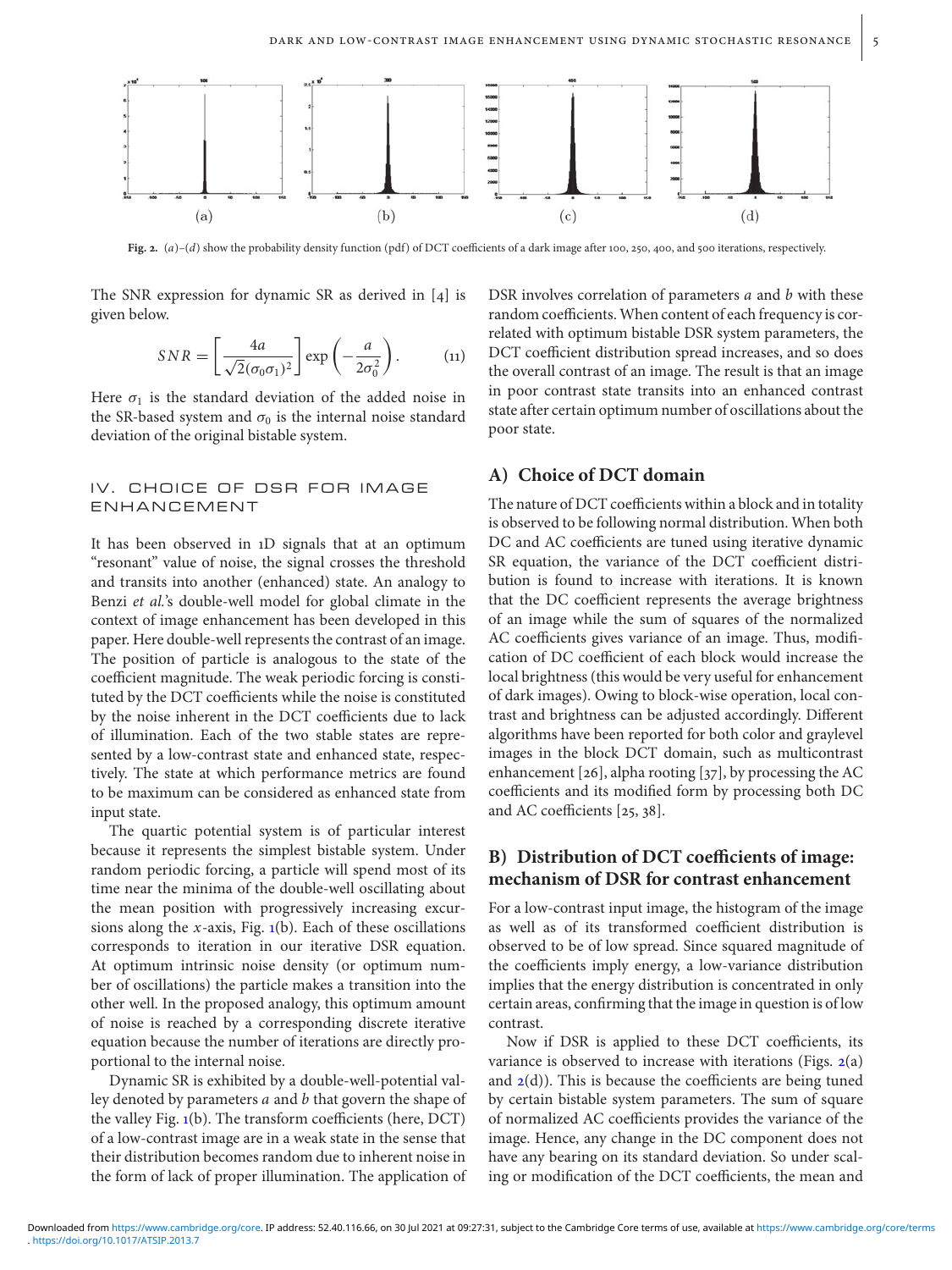standard deviation of the processed image become some multiple of original mean and standard deviation, respectively. As a result the contrast of the processed image becomes proportionally certain multiple of that of the original image [25]. Another way of interpretation is that, the value of DCT coefficient denotes the amount of a particular frequency being present. An increase in variance of coefficients means that now a greater range of amount of frequencies are occupied. In other words, there is significant variation in amount of different frequencies present in the signal. This would ensure that the balance between lowand high frequencies is restored and the image gets a better and more uniformly spaced graylevels, thus implying on high-contrast output image. This is the basic mechanism of how DSR works toward improving contrast.

## V. MATHEMATICAL FORMULATION OF THE DCT-BASED DSR

Mathematical formulation of DSR for enhancement of very dark image is discussed here. 2D DCT is applied to the input image. Let us consider the 2D spatial representation of an  $M \times N$  image,  $I(x, y)$ , in an actual physical space  $(x, y)$ where the function will be image pixel value. After applying the 2D DCT,  $I'(u, v)$  is obtained [15].

$$
I'(u, v) = \sqrt{\frac{2}{M}} \sqrt{\frac{2}{N}} \sum_{x=0}^{M-1} \sum_{y=0}^{N-1} \alpha_u \alpha_v I(x, y)
$$

$$
\times \cos \frac{(2x+1)u\pi}{2M} \cos \frac{(2y+1)v\pi}{2N}
$$

,

where

$$
\alpha_u = \begin{cases}\n\sqrt{\frac{1}{2}} & \text{for } u = 0, \\
1 & \text{for } u = 1 \dots M - 1, \\
\alpha_v = \begin{cases}\n\sqrt{\frac{1}{2}} & \text{for } v = 0, \\
1 & \text{for } v = 1 \dots N - 1,\n\end{cases}\n\end{cases}
$$

where *u* and v are the DCT frequency pair corresponding to spatial coordinate  $x$ ,  $y$ . Now DSR is applied to the  $I'(u, v)$ coefficients, thereby obtaining the stochastically enhanced set of DCT coefficients given as

$$
I'(u, v)_{DSR} = \sqrt{\frac{2}{M}} \sqrt{\frac{2}{N}} \sum_{u=0}^{M-1} \sum_{v=0}^{N-1} DSR
$$

$$
\times \left[ \alpha_u \alpha_v I'(u, v) \cos \frac{(2x+1)u\pi}{2M} \right]
$$

$$
\times \cos \frac{(2y+1)v\pi}{2N} \right],
$$

where the DSR operation can be shown in differential equation form and in discrete equation form as given in equation (6) and equation (12). Here the noise term  $\sqrt{D}\xi(t)$ 

and the input term  $B \sin(\omega t)$  is replaced by DCT coefficient of  $I(x, y)$ , that is,  $I'(u, v)$ . In equation (6), the DSR is produced by the noise term  $\sqrt{D\xi}(t)$ , whereby the maximization of the SNR occurs at double-well parameters  $a =$  $2\sigma_0^2$  (as described in Section VI). We need to solve the stochastic differential equation given in equation (6) using the stochastic version of Euler–Maruyama's method using the iterative discretized method as follows [39].

$$
x(n + 1) = x(n) + \Delta t \left[ (ax(n) - bx^{3}(n)) + Input \right].
$$
\n(12)

Note that  $Input = B \sin(\omega t) + \sqrt{D}\xi(t)$  denotes the sequence of input signal and noise. This notation can be done keeping in view that the low-contrast image is a noisy image containing internal noise due to lack of illumination. This noise is inherent in its DCT coefficients and therefore, the DCT coefficients can be viewed as containing signal (image information) as well as noise. The final stochastic simulation is obtained after number of iterations. Finally, the image is reconstructed in the spatial domain by applying inverse DCT operation given below:

$$
I(x, y)_{enhanced}
$$
  
=  $\sqrt{\frac{2}{M}} \sqrt{\frac{2}{N}} \sum_{x=0}^{M-1} \sum_{y=0}^{N-1} \alpha_u \alpha_v I'(u, v)_{DSR}$   
 $\times \cos \frac{(2x+1)u\pi}{2M} \cos \frac{(2y+1)v\pi}{2N}.$ 

## VI. SELECTION OF PARAMETERS FOR IMAGE ENHANCEMENT

This section describes one of our key contributions – the approach for selection of double-well parameters *a* and *b*.

## **A) Selection of** *a*

DSR is defined by equation (12) after proper selection of the double-well parameters a and b. These double-well parameters can be obtained by maximization of the SNR expression of DSR.

For SNR maximization, we differentiate equation (11) with respect to *a* and equate to zero. Out of two parameters a and b of the DSR, any one can be selected for proper discussion of DSR. We have selected parameter a here for our discussion.

$$
\frac{d(SNR)}{d(a)} = \left[\frac{1}{\sqrt{2}(\sigma_0 \sigma_1)^2}\right] \exp\left(-\frac{a}{2\sigma_0^2}\right)
$$

$$
-\left[\frac{a}{\sqrt{2}(\sigma_0 \sigma_1)^2}\right] \left(\frac{1}{2\sigma_0^2}\right)
$$

$$
\times \exp\left(-\frac{a}{2\sigma_0^2}\right) = 0.
$$

This gives  $a = 2\sigma_0^2$  for maximum SNR. Thus SNR has maximum value at an intrinsic property a of the dynamic doublewell system. The other parameter *b* can be obtained using parameter a.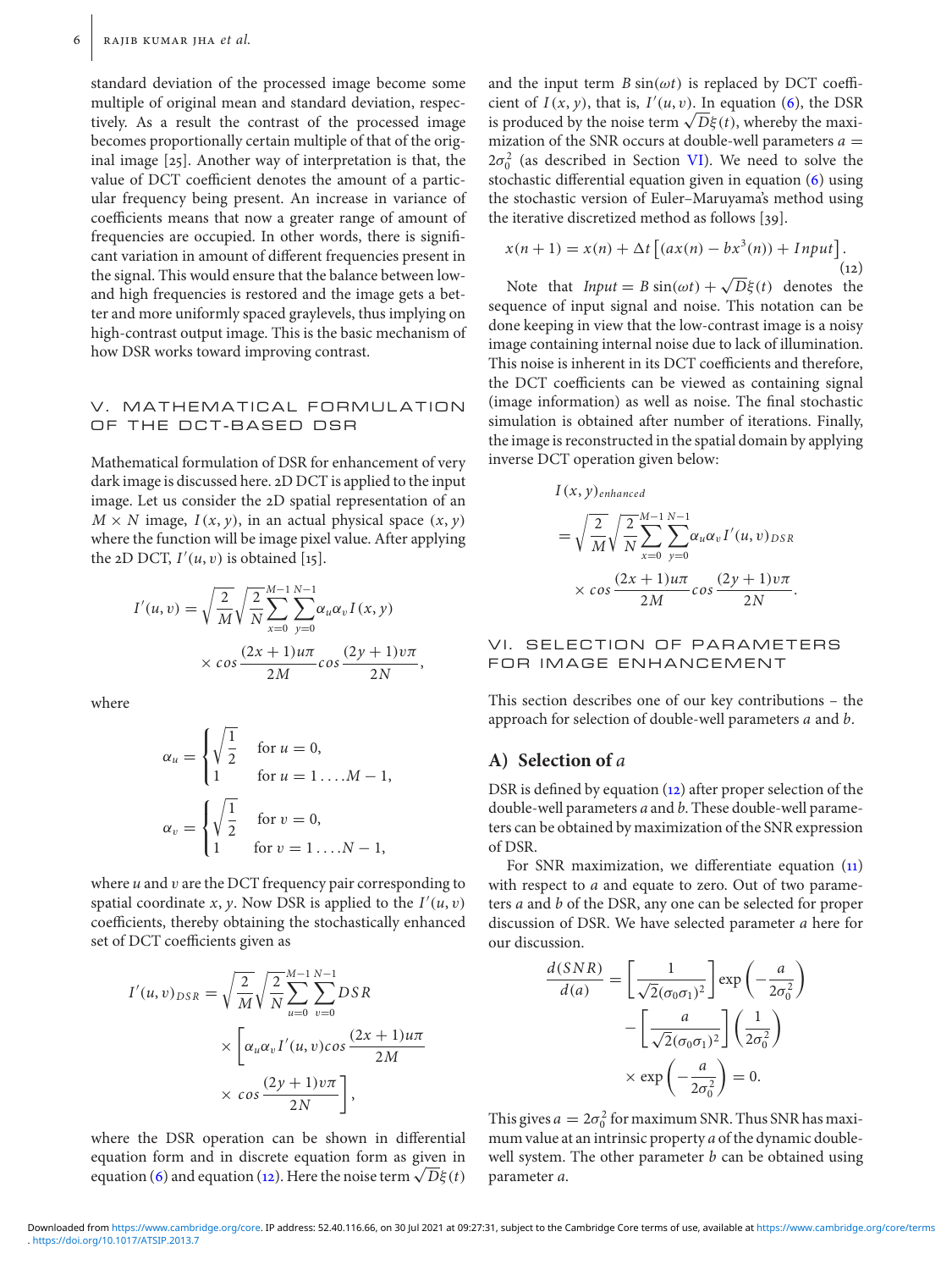## **B) Selection of** *b*

To ensure that the low-contrast signal is subthreshold, we have derived a condition for the value of parameter *b*. As shown in equation  $(1)$ , the restoring force is expressed as the gradient of some bistable potential function  $U(x)$ . The periodic force alone is not responsible for the transition of the particle from one well to another. The maximum possible value of the a periodic force on the particle by which the bistable potential well does not change its state due to this force alone. Let  $R = B \sin \omega t$  be the periodic forcing signal.

$$
R = -\frac{dU(x)}{dx} = -ax + bx^3, \quad \frac{dR}{dx} = -a + 3bx^2 = 0
$$

implying  $x = \sqrt{\frac{a}{3b}}$ . Finding *R* at this value gives maximum force as  $\sqrt{\frac{4a^3}{27h}}$  $\frac{4a^3}{27b}$ . This is the maximum possible force at which the bistable system would become stable. For a force larger than this, the system would become unstable. Therefore,

$$
B\sin\omega t < \sqrt{\frac{4a^3}{27b}}.
$$

Since our desire is to obtain a maximal signal, we let the sine term attain its maximum value, that is, unity,  $B = 1$ .

$$
1 < \sqrt{\frac{4a^3}{27b}}.\tag{13}
$$

Hence, for a weak input signal  $b < \frac{4a^3}{27}$ .

Thus, the values of these parameters for maximizing contrast enhancement or SNR (in a general sense) are taken to be  $a = 2\sigma_0^2$  and  $b < (4a^3)/27$ .

However, it has been found experimentally that for the purpose of contrast enhancement, best results are obtained by introducing a factor-denoting image region dullness (*k*) in the determination of *a*.

## VII. PROPOSED DSR-BASED ALGORITHM FOR CONTRAST ENHANCEMENT

The proposed algorithm performs contrast enhancement on colored images by applying DSR iteratively on the DCT coefficients of the image in question. The algorithm addresses requirement of dark and low-contrast images. The procedure comprises three basic steps.

In the first step, a block-wise DCT of input image is computed. By using block DCT space, the localized information can be modified or enhanced in successive steps. We have therefore adopted an adaptive selection of blocksize. This step ensures that blocking artifacts are suppressed in the output.

In the second step, areas that need different extent of enhancement are segregated using a threshold value in the neighborhood (blocksize) determined in the first step.

The third step is the most crucial one: the application of DSR selectively on DCT coefficients. For example, in a very dark image or a dull (low dynamic range) image, enhancement operator (DSR) will be applied to the entire image whereas in an image with high dynamic range, the enhancement operator would be applied on selected areas where the local brightness is below a certain threshold. This is to accentuate features that were not visible in the input image, without making the bright areas too bright. On such an image, the underilluminated areas should be iterated more than those areas that were overilluminated. This step ensures that background illumination is adjusted and local as well as global contrast is improved.

In order to investigate the ways in which DSR operator modifies the transformed coefficients, and to study its effect on preservation and enhancement of color in the enhanced image, the algorithm, in its current form, is designed to operate on each color band (R, G, B). The same approach can also be extended to Y–Cb–Cr or H–S–V color spaces. The DSR operator also works on each DCT block independently, and therefore, can be considered suitable for implementation in parallel configuration. Optimized tuning of parameters of DSR bistable system have been done.

A dark image has a narrow histogram (intensity distribution) concentrated at the lower (darker) end of intensity axis. A low dynamic range image also has a narrow histogram but may be centered anywhere across the entire available intensity axis. An image with high dynamic range is expected to have very dark areas along with some very bright areas. Enhancement of such images is challenging as most of the available algorithms enhance dark areas but at the cost of making bright areas too bright leading to loss of information. This aspect is dealt with remarkable efficiency by the proposed DSR-based technique.

#### **A) Quantitative performance metrics**

For measuring the efficiency of the proposed DSR-based technique, we need to compare its performance with other conventional methods. For this comparison, there is a need to quantify the quality of enhanced image. Since we need to gauge the performance of our technique in terms of contrast, perceptual quality as well as degree of color enhancement while being preserved, we have chosen three metrics *F* , PQM, and CEF, respectively, to characterize each of them.

Metric of contrast enhancement (*F* ) is based on global variance and mean of original and enhanced images. It can be stated that when an image is enhanced and clearer heterogeneity in its structure is obtained, the value of enhancement can be characterized by variation of Michelson contrast index (which is given by ratio of spread and mean image intensity) [7].We have therefore used a descriptor called image contrast quality index, *Q*, such that

$$
Q = \frac{\sigma^2}{\mu},\tag{14}
$$

where  $\sigma$  and  $\mu$  are, respectively, the standard deviation and mean of the image. An estimate of relative contrast enhancement factor, *F* , by computing ratio of values of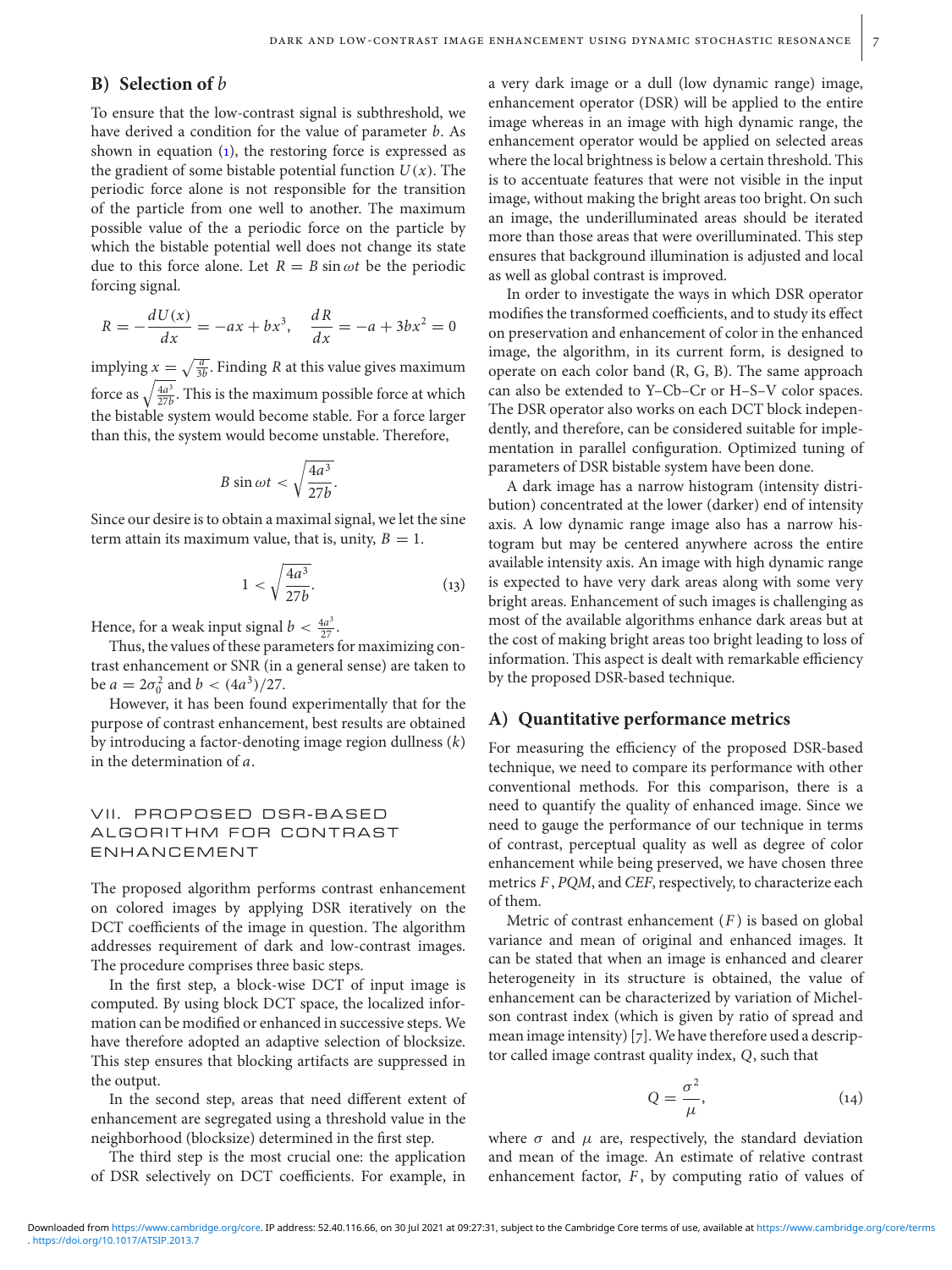contrast quality indices post-enhancement  $(Q_B)$  and preenhancement (*QA*). Therefore,

$$
F = \frac{Q_B}{Q_A}.\tag{15}
$$

For evaluation of perceptual quality, we have used a noreference metric for judging the image quality reconstructed from the block DCT space to take into account visible blocking and blurring artifacts, which we shall refer to as perceptual quality metric (*PQM*) [38].

$$
P\,QM = \alpha + \beta B^{\gamma_1}A^{\gamma_2}Z^{\gamma_3},\tag{16}
$$

where  $\alpha$ ,  $\beta$ ,  $\gamma_1$ ,  $\gamma_2$ , and  $\gamma_3$  are model parameters that were estimated with the subjective test data as described by [40]. *B* is the average blockiness, estimated as the average differences across block boundaries for horizontally and vertically. *A* is the average absolute difference between in-block image samples and *Z* is the zero-crossing rate. According to [25], the *PQM* value should be close to 10 for best perceptual quality. Since, we are also interested to observe the quality in terms of color enhancement, we have used a no-reference metric called colorfulness metric (CM) as suggested by [41]. If *R*, *G* and *B* be the red, green and blue components respectively of an image, I, and let  $\alpha =$  $R - G$  and  $\beta = (R + (G/2)) - B$ , then the colorfulness of the image is defined as follows.

$$
CM(I) = \sqrt{\sigma_{\alpha}^2 + \sigma_{\beta}^2} + 0.3\sqrt{\mu_{\alpha}^2 + \mu_{\beta}^2},
$$

where  $\sigma_{\alpha}$  and  $\sigma_{\beta}$  are the standard deviations of  $\alpha$  and  $\beta$ . Similarly,  $\mu_{\alpha}$  and  $\mu_{\beta}$  are their means. The CEF has been defined as follows.

$$
CEF = \frac{CM(Output)}{CM(Input)}.
$$
 (17)

For good color and contrast enhancement, respective values *CEF* and *F* should be greater than 1. Codes obtained from [42] were used to compute *PQM* and *CEF* .

## **B) Algorithm**

The proposed DSR-based iterative algorithm for contrast enhancement consists of the following steps.

#### 1) Step-1 block DCT

An input image of dimension  $M \times N$  is considered, and its  $8 \times 8$  block-wise DCT is calculated. Small block size is preferred to preserve continuity in the enhanced output image because DCT, when processed in blocks, is known to produce blocking artifacts in the processed data. However, in areas where there is little change in luminance as well as no sharp transitions, a larger blocksize could be used to reduce computation. Since blocking artifacts are more visible in the regions where brightness values vary significantly, specially near the edges of sharp transitions of luminance values, an adaptive selection of blocksize has been adopted. To suppress the effect of artifacts, here, the DCT blocks have been decomposed into smaller blocks, if necessary, and computations are performed on them. Later these smaller blocks are merged into the original block size.

**Adaptive blocksize for DCT:**In this case, the blocks having significant variations have been identified by examining the standard deviations of the normalized AC coefficients. If the standard deviation is beyond a threshold, an  $8 \times 8$  block is decomposed into four  $4 \times 4$  subblocks, and so on. This step also creates a non-uniform grid for creating of mask in **Step-2** because the blocksize is not fixed for the entire image. Later, the four enhanced subblocks can be combined again to an  $8 \times 8$  block.

#### 2) Step-2 selection of areas for enhancement

The entire image might or might not need contrast enhancement. There are various practical images in which certain portions are already bright enough but certain areas require accentuation of features that are lost due to insufficient illumination. In such images where some areas are bright, DSR is applied to greater extent to those areas that are dark. To locate those areas, local intensity in each  $m \times n$ block of the image is observed and those blocks where local brightness (mean) and contrast (variance) is observed to be above a certain threshold are separately processed. The DC coefficient of DCT could be used to denote average brightness. These blocksizes (or neighborhood of analysis) have been determined by the adaptive process in **Step-1**. Using the bilevel thresholding technique (proposed by Chao et al. [43]), a threshold in each neighborhood can be determined and pixels having intensity values greater than the threshold are separated from those below it using a binary mask. This way, for each color band, a binary mask for separating dark and bright regions is created. Depending on the requirement of the image, the bright areas have been iterated using DSR but fewer times than the dark ones to achieve a moderate overall contrast. A case of very dark image can be considered as a special case of the above selection where the local mean of all the blocks is below threshold and requires enhancement.

Note: **For a very dark low dynamic range image**, where maximum intensity level in the image is below graylevel 128 (in 8-bit representation) for each band, the threshold can be taken as the maximum graylevel in each color band. This would mean all the DCT coefficients will be processed. For an image with under- and overilluminated areas, selection of coefficient can be done as stated above.

#### 3) Step-3 application of DSR

Assuming an initial value of bistable parameters  $\Delta t$ ,  $k$ , and *m*, the selected DCT coefficients are tuned using DSR as follows.

Assuming  $\Delta t = 0.001$ -s,  $a_i = k \times 2{\sigma_{0i}}^2$ ,  $b_i = m \times$  $(4a_i^3)/27$ . Bistable parameters, *a* and *b*, are computed for each block using its local variance  $(\sigma_{0i})$ .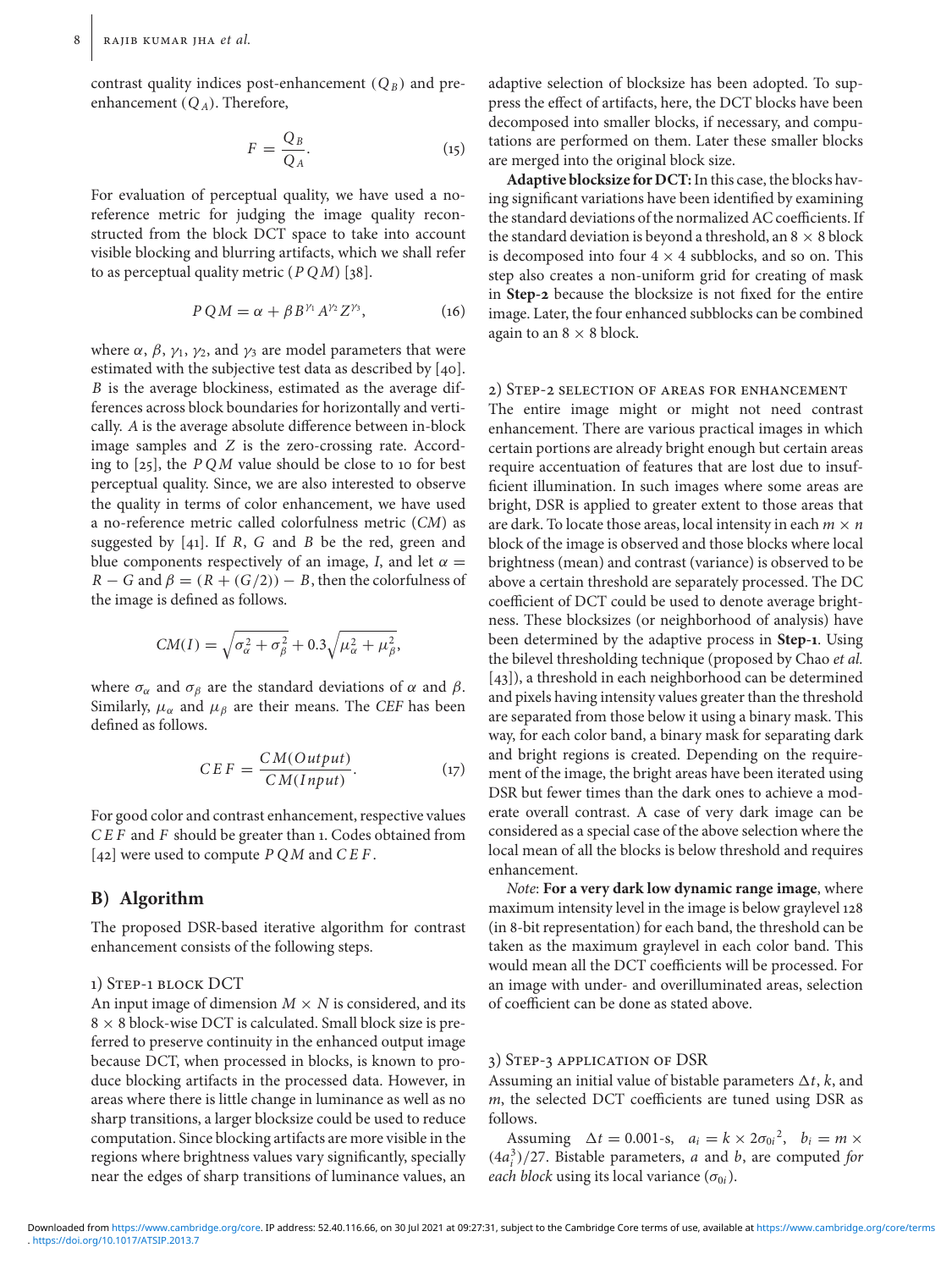Here, *k* is a factor denoting image region dullness (given by inverse of (v*ariance* × dynamic range)) and *m* is a factor much less than 1 (to ensure that *b* is less than its maximum value, so that input is weak signal and eligible for application on DSR).

Initializing a matrix of dimension  $M \times N$  as zero.  $x(0) = 0$ . Using the bistable DSR parameters tune the DCT coefficients according to equation (12) as

$$
x(n + 1) = x(n) + \Delta t [ax(n) - bx^{3}(n)
$$
  
+ 
$$
DC T coefficients],
$$

where *x* denotes the set of tuned coefficients and *n* is the iteration count. It is important to note here that the assignment of DCT-block variance in computation of parameter *a* follows the assumption that DCT coefficients of a lowcontrast image contain both signal information and noise due to insufficient illumination. Since noise is inherent in DCT coefficients, therefore, the standard deviation of internal noise can be equated to standard deviation of DCT coefficients. Since the algorithm is framed in a block DCT scenario, local DCT variance is considered as local noise variance. Inverse DCT is computed for the tuned set of coefficients. Optimization of performance of this intermediate output is performed with respect to bistable parameters as follows.

#### 4) Step-4 optimization of parameters

Optimization of parameters is done with respect to all the performance metrics *F* , PQM, and CEF to make the algorithm reach target performance. This is to ensure that output is not only of good contrast, but also has better visual perception along with color enhancement.

There are four main parameters controlling the DSR operation –  $a$ ,  $b$  – governing shape of double-well,  $\Delta t$ , and *n*-governing the DSR difference equation.

Value of parameter *a* depends on *k* (of the image region) and standard deviation of DCT coefficients in local neighborhood (as derived by maximization in Section VI. In other words, its value is obtained from the image (and image transform) statistics and is therefore fixed. Values of  $m$ ,  $\Delta t$ , and *n* are initialized as  $m = 10^{-10}$ ,  $\Delta t = 0.001$ , and  $n =$ 500. Initial value of *F* , PQM, and CEF is assumed to be 0.01. To make enhancement algorithm give optimal results, each of the performance metric for individual output enhanced image is calculated and each parameter is analyzed for the value at which maximum performance metric (*F* , PQM, and CEF) is reached. As stated in Section VIIa), for best performance, *F* and CEF should be as large as possible, while PQM should be nearly 10. With these conditions on *F* and CEF, and the constraint on PQM, the optimum value of the particular parameter is chosen by linear maximization of *F* and *CEF*, in the vicinity of  $PQM = 10$ . Then each other parameter is optimized similarly keeping the remaining three parameters constant.

The steps can be understood as described below: (a) Optimize *m* keeping  $\Delta t$  and *n* as constant (initial values as stated above); that is, calculate *F* and CEF for enhanced outputs obtained by varying values of *m*. Optimum value of *m* is the one at which  $F(m) + CEF(m)$  is maximum for  $PQM(m) \sim 10$  (say,  $10 \pm 1$ ).

(b) With this value of optimum *m* and initial value of *n*, the value of  $\Delta t$  is then similarly optimized.

(c) With these obtained optimized values of  $m$  and  $\Delta t$ , the iteration count *n* is then similarly optimized.

Please note that though *F*, *PQM*, or *CEF* are not functions of *m*, *n*, or  $\Delta t$ , the notation  $F(m)$ ,  $PQM(n)$  etc has been used to denote the metric value for the particular parameter. For example, *F* (*m*) denotes that value of *F* obtained from the enhanced image obtained for parameter value of *m*.

The final enhanced output is the one with optimized values of  $m$ ,  $\Delta t$ , and  $n$  ensuring that it has best possible contrast enhancement, perceptual quality, and color enhancement. With the above optimization process, optimized values of bistable parameters are calculated per image. The parameters that maximizes all the performance metrics and minimizes trade-off are used to display final outputs.

**Note:** There are two regions in the image after creation of binary mask – one that needs serious enhancement and the other that needs to be preserved. This optimization procedure is followed independently for both the regions. So for each image, there are two values of *k* corresponding to two masked regions each depending on inverse of (variance  $\times$  dynamic range) of that region. This would ensure that the two regions are optimized differently and enhanced as per requirement. The issue of selectively iterating areas of different illumination is therefore taken care of by the optimization. In this way, the final output image is maximally enhanced.

#### VIII. EXPERIMENTAL RESULTS

The proposed method has been tested on around forty different types of dark and low-contrast grayscale and colored images. The outputs have been compared with many different existing contrast enhancement techniques and have been found to give noteworthy and better contrast enhancement. Performance metrics have been calculated and displayed for evaluation of output image quality. The best outputs are selected by optimal values of the three performance metrics relative contrast enhancement factor (*F* ), PQM, and CEF.

Some of the test images are naturally low-contrast and have been captured by Sony DSC *H*9 camera in very poor illumination (Figs.  $5(a)$  and  $5(c)$ ), while others have been made low contrast by manipulation (Figs.  $3(c)$ ,  $6(a)$  and 10(a)). Some images with already dark background have been obtained from Internet (Figs.  $3(a)$  and  $4(a)$ ).

## **A) Enhancement results**

It can be observed that Figs.  $3(a)$ ,  $4(a)$ ,  $6(a)$  and  $7(a)$  are lowcontrast images with certain well-lit areas in the foreground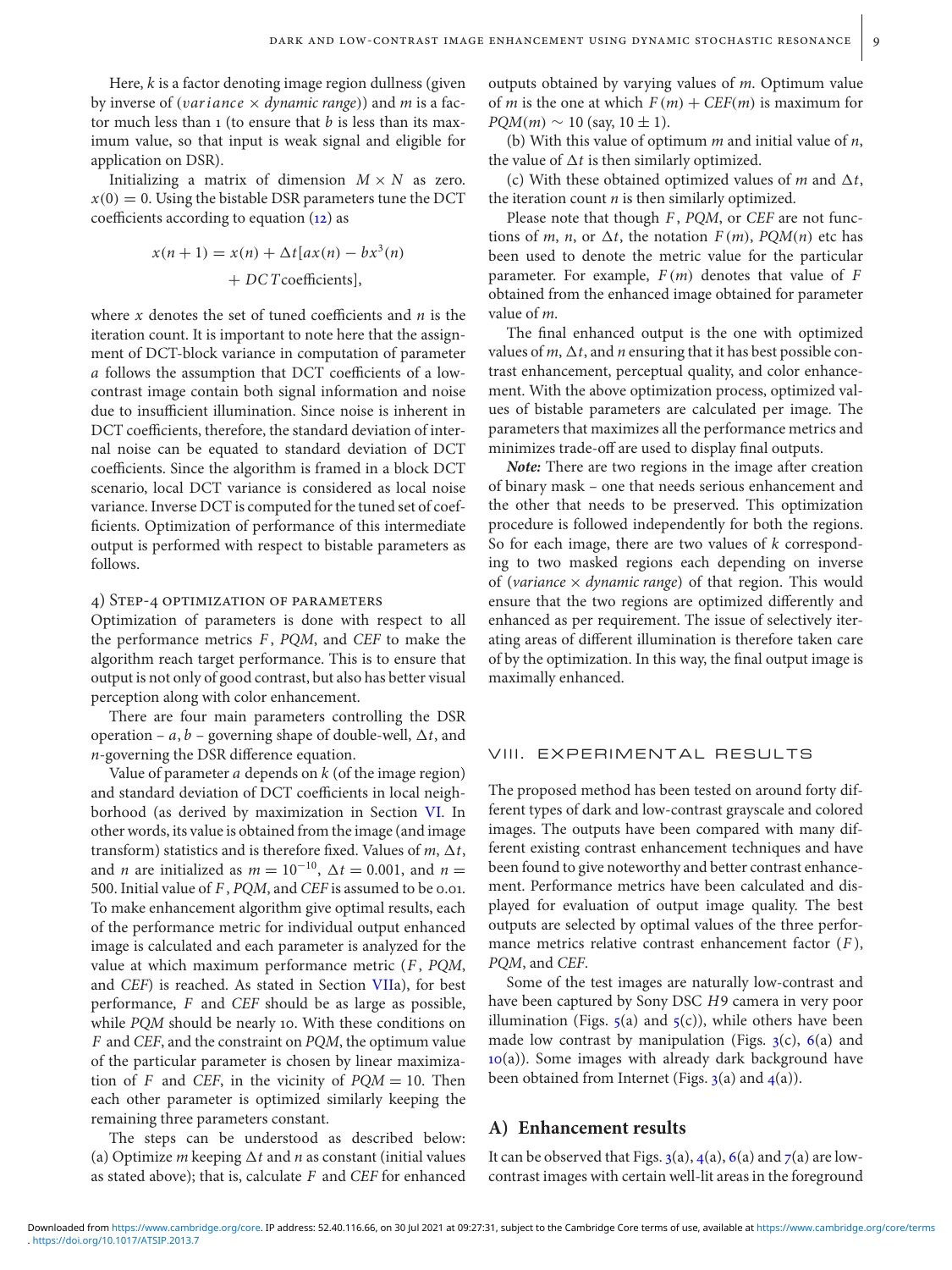

**Fig. 3.** Input image is a partially dark image with underilluminated background. Output image shows enhanced background without losing information in the already lit area.



(a) Input low contrast image (b) DSR-enhanced output (c) Input low contrast image (d) DSR-enhanced output

Fig. 4. Input is a dark and low-contrast image, (c) image is taken directly from Farbman et al. [18]. The DSR-enhanced output shows reasonable improvement in darker regions without any artifacts.



**Fig. 5.** Two very dark input images taken in poor illumination: (a) colored, (c) grayscale. The DSR-enhanced output shows remarkable improvement in image information.

but totally dark and indistinguishable features in the background. E.g. the buildings in the background of Fig.  $3(a)$ and trees in Figs.  $7(a)$ . Figs.  $5(a)$  and  $5(c)$  are dark and lowcontrast range images with dull appearance (where Fig. 5(c) is a grayscale image). Figs.  $4(c)$  and  $3(c)$  are low-contrast dull images.

For such images, by selecting a mask for each color band after analyzing the average brightness in local neighborhood, coefficients on which processing is needed are selected and shown in Fig. 7. It is apparent that after certain number of iterations using optimized bistable parametric values, the dark portions are enhanced drastically while the bright portions are affected little. It has been observed that the enhanced output is smooth and devoid of any kind of artifacts.

Fig. 7 shows input and enhanced images for a test image along with the respective histograms of their color bands. The histograms that have a major portion toward the darker end are found to be shifted and broadened with little modification in the regions near the brighter end. This implies that the local dynamic range in dark and dull areas is expanded while that in bright areas are not greatly disturbed.

Figs.  $6(c)$  and  $6(d)$  show zoomed in area of Figs.  $6(a)$  and 6(b), respectively. It can be clearly seen that many details of the dark portions are observed to appear in the DSRenhanced output. Fig.  $5(a)$  shows a naturally dark image, captured in a dark room, that is, in very poor illumination. Since the image is dark and its maximum intensity is less than graylevel 128, no selectivity is required and the entire image is processed.

Table 1 show the metrics relative contrast enhancement factor (*F* ), Perceptual Quality Measure (PQM) and Color Enhancement Factor (CEF) for three different types of input images – dark, low-contrast and one with both over and underilluminated areas. It is apparent that the most optimal performance metrics are achieved by the proposed DCTbased DSR technique in terms of visual quality, contrast enhancement, and color enhancement.

## **B) Computational complexity**

On an Intel Core 2 Duo CPU 3.25GB of RAM, on a general  $512 \times 512$  colored image, 100 iterative steps take approximately 1.5 s. Since parameter *a* is derived from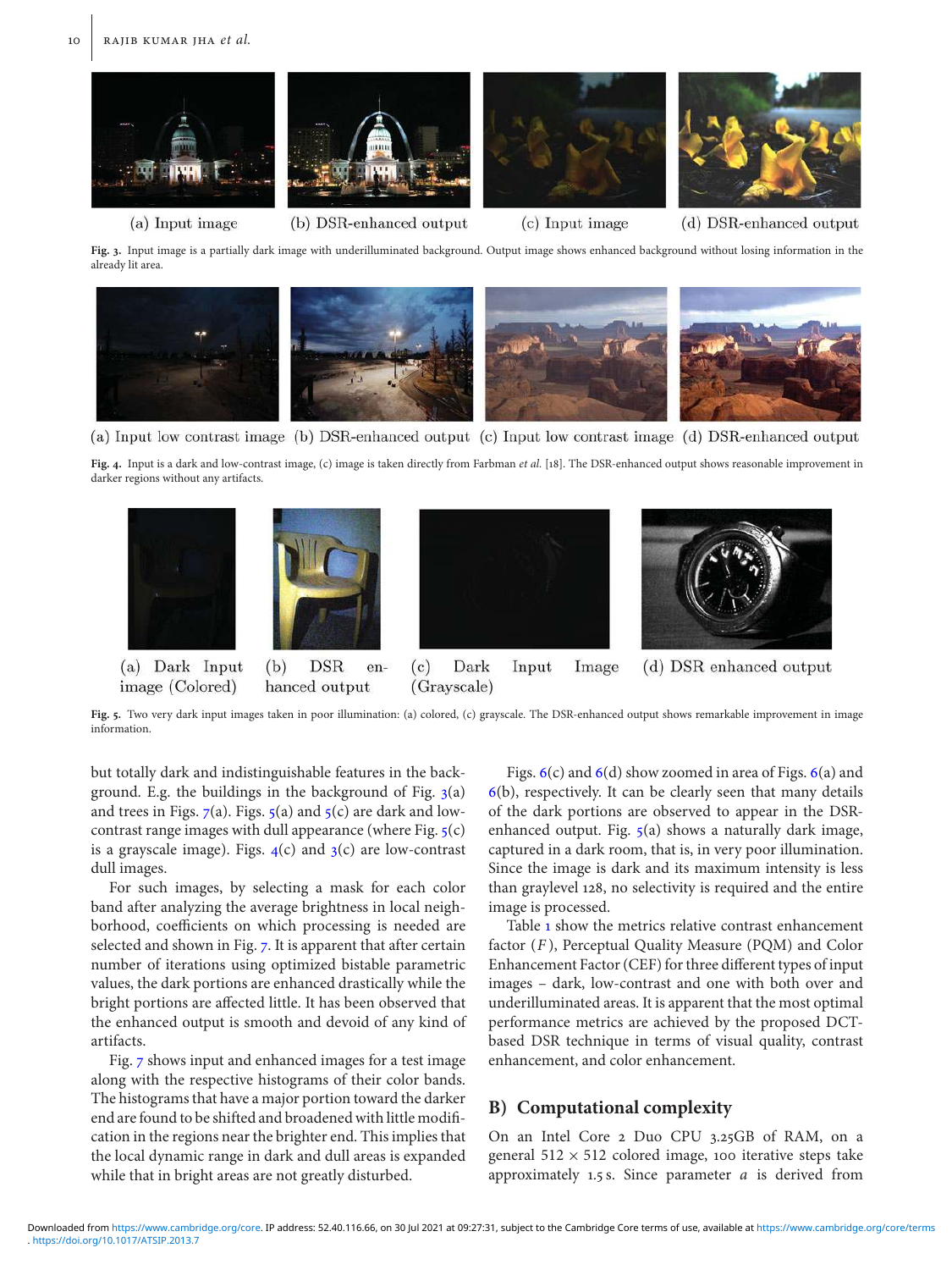

(a) Input image



(b) DSR-enhanced output





en-

(c) Zoomed-in input  $(d)$ Zoomed-in  $DSR$ hanced output

**Fig. 6.** (a) and (c) Input image, and zoomed-in input image. (b) and (d) enhancement image of (a) and (c).



**Fig. 7.** (a) Input image. (b) Enhanced output using proposed algorithm. (c)–(e) Masks formed by analysis of local neighborhood for regions. The white mask is iterated more than the black region. (f)–(h) Histogram of RGB bands respectively of input image. (i)–(k) Histogram of RGB bands respectively of enhanced image.

**Table 1.** Comparative performance of the proposed technique with various existing techniques using three performance metrics *F* [7], PQM [40] and CEF [25] on four input images. Fig. 3(a) has both dark and bright areas; Fig.  $4(c)$  is a low-contrast image while Fig.  $5(a)$  and  $10(a)$  are very dark images.

| <b>Methods</b>       | Dark and bright areas<br>(Fig. 3(a)) |       |            | Low-contrast image<br>(Fig. 11(a)) |       |            | Dark image 1<br>(Fig. 5(a)) |       |            | Dark image 2<br>(Fig. 10(a)) |      |            |
|----------------------|--------------------------------------|-------|------------|------------------------------------|-------|------------|-----------------------------|-------|------------|------------------------------|------|------------|
|                      | F                                    | PQM   | <b>CEF</b> | F                                  | PQM   | <b>CEF</b> | F                           | PQM   | <b>CEF</b> | F                            | PQM  | <b>CEF</b> |
| <b>DCT-based DSR</b> | 1.97                                 | 10.12 | 1.94       | 2.99                               | 9.86  | 2.72       | 8.72                        | 9.73  | 6.64       | 2.6                          | 8.0  | 2.6        |
| EPMD[18]             | 1.23                                 | 8.75  | 0.75       | 2.28                               | 8.58  | 1.12       | 1.16                        | 8.57  | 0.71       | 1.3                          | 8.8  | 0.95       |
| Photoshop            | 0.87                                 | 10.96 | 1.08       | 6.7                                | 11.03 | 2.7        | 7.05                        | 8.52  | 7.86       | 4.69                         | 8.69 | 4.75       |
| CLAHE [44]           | 0.81                                 | 10.22 | 1.12       | 2.18                               | 10.49 | 1.26       | 2.55                        | 9.71  | 3.38       | 1.98                         | 7.85 | 2.73       |
| Gamma                | 0.92                                 | 10.82 | 1.36       | 1.22                               | 10.95 | 1.48       | 5.00                        | 8.59  | 11.53      | 5.92                         | 6.92 | 5.01       |
| Retinex $[16]$       | 1.18                                 | 9.22  | 1.93       | 0.09                               | 12.37 | 0.27       | 7.8 <sub>O</sub>            | 8.16  | 17.03      | 4.78                         | 6.96 | 8.37       |
| MSR [45]             | 0.74                                 | 10.46 | 1.06       | 0.37                               | 11.67 | 0.72       | 1.84                        | 9.51  | 7.10       | 1.68                         | 7.18 | 2.77       |
| MHPF [46]            | 1.23                                 | 9.27  | 1.87       | 0.60                               | 11.55 | 0.84       | 8.41                        | 8.21  | 16.79      | 5.02                         | 9.01 | 7.21       |
| $MCE$ [26]           | 1.22                                 | 9.87  | 0.86       | 1.2                                | 12.2  | 0.3        | 1.32                        | 12.24 | 1.00       | 1.18                         | 8.77 | 0.96       |
| $MCE-DRC$ [38]       | 0.98                                 | 10.40 | 1.00       | 0.7                                | 11.9  | 0.3        | 0.94                        | 12.37 | 1.02       | 0.97                         | 9.01 | 7.21       |
| CES [25]             | 1.00                                 | 10.12 | 1.34       | 1.5                                | 11.3  | 0.35       | 1.56                        | 11.33 | 1.75       | 1.13                         | 8.32 | 1.58       |
| DSR-SVD [10]         | 0.29                                 | 10.09 | .029       | 3.08                               | 9.71  | 3.09       | 2.41                        | 9.89  | 3.22       | 5.23                         | 8.40 | 4.62       |
| $SSR$ [9]            | 0.03                                 | 10.09 | 1.75       | 2.47                               | 9.61  | 3.71       | 2.35                        | 9.74  | 6.63       | 2.51                         | 7.95 | 6.00       |
| Fourier-SR [7]       | 1.34                                 | 13.92 | 1.35       | 0.93                               | 10.31 | 1.26       | 1.68                        | 1.27  | 11.35      | O.4                          | 8.2  | 0.74       |
| Wavelet-SR [6]       | 3.93                                 | 12.32 | 2.62       | 2.7                                | 8.12  | 1.95       | 5.4                         | 8.6   | 5.75       | 5.3                          | 7.1  | 5.8        |

the statistics of the coefficient distribution, the other two parameters,  $b$  and  $\Delta t$ , are calculated by linear maximization of performance metrics. This total optimization of two parameters takes around 40 s. In general, 100 simple DSR iterations take around 1.5 s. If average number of optimal iterations is around 250, then cost of computation, when optimal parameters are known is  $(1.5/100) \times 250 = 3.75$  s. The computation time may be reduced by defining a logical relationship between all bistable parameters (including  $b$  and  $\Delta t$ ) and input statistics, as this may eliminate the iterative optimization of each parameter as appears in the current state of the algorithm.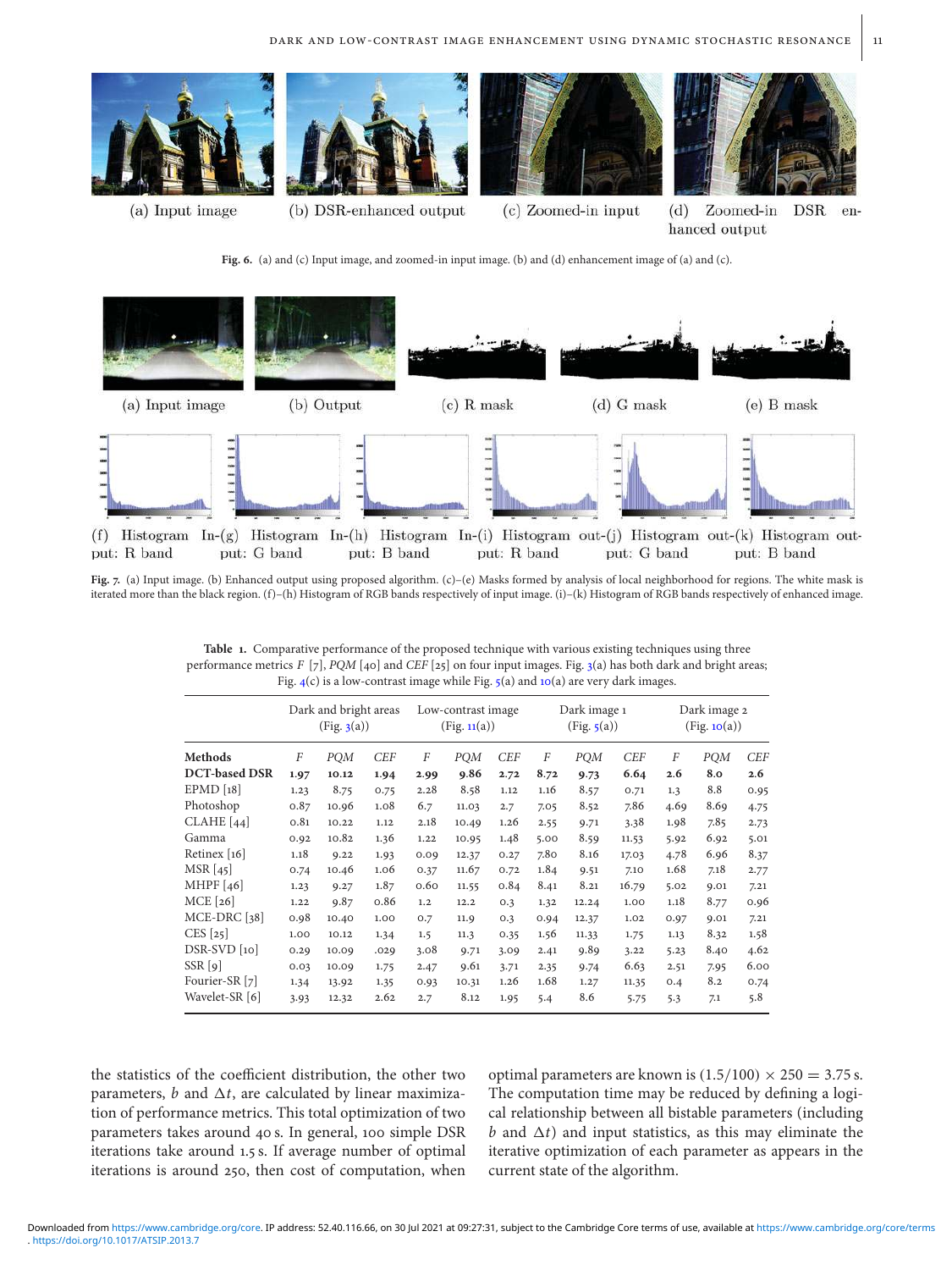

**Fig. 8.** Enhancement results on an overilluminated input image using the proposed technique and other existing enhancement techniques.

After optimized performance metrics have been computed, the general computational complexity of the SRbased algorithm on an  $M \times N$  image may be stated in terms of iteration count, *n*, needed for optimal performance. The complexity of the algorithm is guided by two factors – the iteration count and complexity of transformation. For each iteration from 1 to *n*, the computation for DSR step is *O*(*MN*), whereas that of inverse DCT step is *O*(*MNlgN*). Since inverse transformation is done after each iteration, total complexity including one-time DCT is *O*(*MNlgN*) +  $n \cdot O(MN + MNlgN)$ . Although the complexities of general histogram equalization  $(O(aL + bMN))$ , where *a*, *b*: constants, *L* is the number of graylevels), gamma correction (one exponentiation operation), and many other techniques are relatively less than the SR-based algorithm, the superior and optimal overall performance of the SR-base algorithm makes it suitable for applications to dark image enhancement.

# **C) Comparison with other techniques**

The response of the proposed technique has been compared with other image enhancement techniques and has been shown in Figs. 8, 9, 10 and 11. In spatial domain, comparison with contrast limited adaptive histogram equalization (CLAHE) [44], gamma correction (Gamma), singlescale retinex (Retinex) [16], multiscale retinex (MSR) [45], modified high-pass filtering (MHPF) [46], edge-preserving multiscale decomposition (EPMD) [18] has been done. Additional comparison for SR-based techniques in spatial domain, using suprathreshold SR (SSR) [9], and dynamic SR on singular values (DSR-SVD) [10] has also been made. In transform (DCT) domain, multicontrast enhancement (MCE) [26], multicontrast enhancement with dynamic range compression (MCEDRC) [38], color enhancement by scaling (CES) [25], SR in Fourier domain (Fourier-SR) [7], and SR in wavelet domain (Wavelet-SR) [6] have been used for comparison. Since the proposed technique is an automatic algorithm, a comparison has been made with outputs of "Auto Contrast" control of Adobe Photoshop *C S*2. The medium detail of edge-preserving multiscale decomposition [18] was used as obtained from [47]. Out of the many outputs of CES [25], the one obtained using mapping function  $\tau(x)$  with suppression of blocking artifacts was chosen for comparison from the code obtained from their website [41]. Techniques reported by [6, 7] have been designed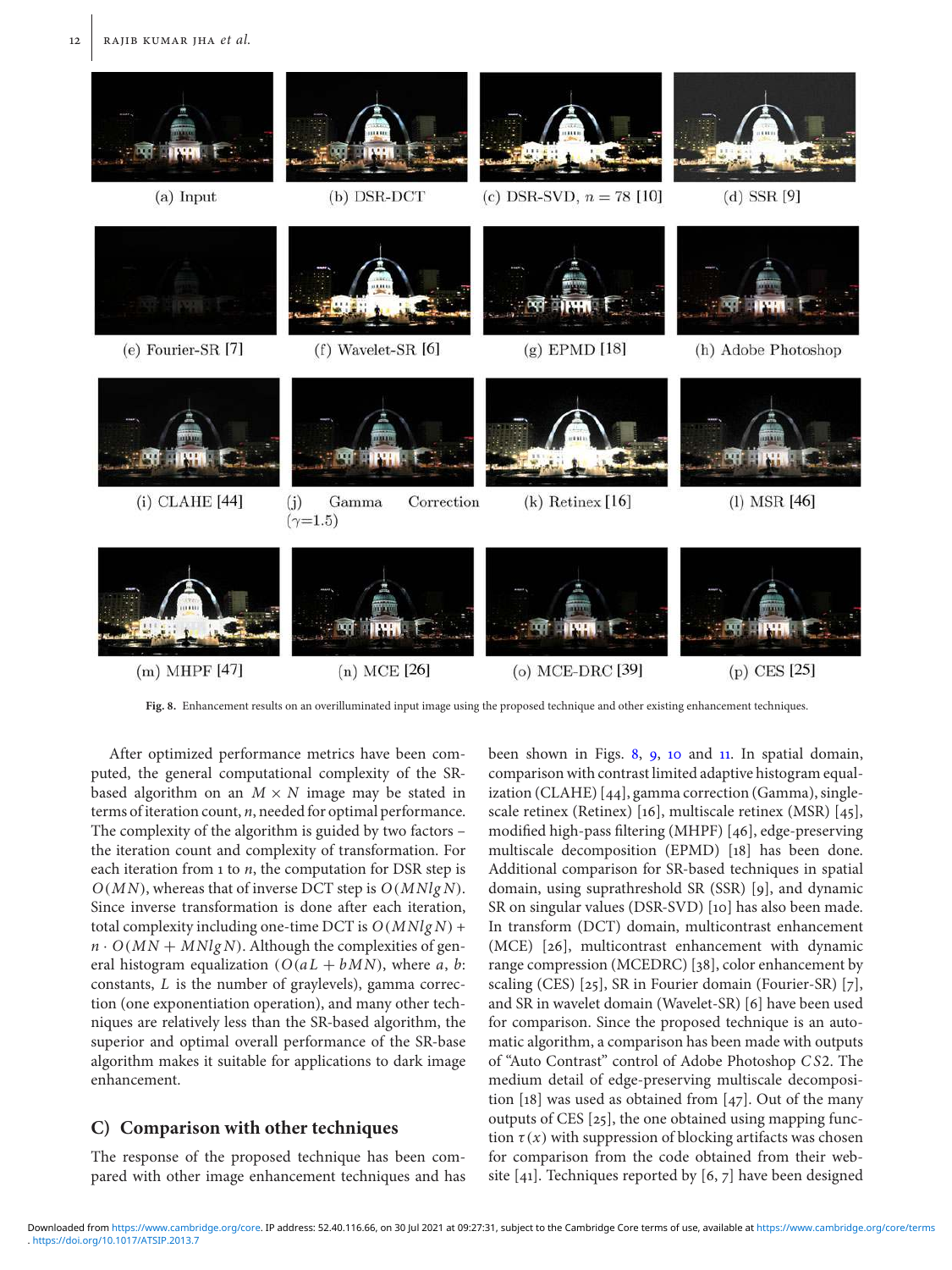

**Fig. 9.** Enhancement results on a low-contrast input image using the proposed technique and other existing enhancement techniques.

for only grayscale images, and selects parameters by experimentation in a range of values of *a* and *b*. Here, the same approach has been applied to value vector of HSV color model. Implementation of this experimental selection is computationally extensive and there is no clear mention of values of other parameters  $\Delta t$  and added noise variance. Therefore, we cannot claim that this is the best possible output of the techniques reported in [6, 7].

• The proposed DCT-based DSR technique has been found to give noteworthy contrast enhancement when compared with enhanced output using other existing techniques. In the output obtained from existing enhancement techniques, the brighter portions are observed to be brightened beyond sensible enhancement and there is loss of information in those areas. This loss is not significant in the output of the proposed technique. When compared with the results of edge-preserving multiscale decomposition, the color vectors are observed to be

more enhanced although the details are only moderately enhanced (Fig.  $11(n)$ ).

- One of the most striking property of the proposed DSRbased technique is the enhancement of very dark images (Fig. 5). The grayscale values of even very dark regions (nearly zero) can be modified to remarkably enhance the details of the image. This leads to very high *F* and CEF values. This property is not observed in any other existing techniques.
- The performance values have been tabulated in Table 1. It is clear from the values that the proposed DSR–DCT technique reaches contrast enhancement factor (*F* ) values higher than most of the techniques for all types of images. Similarly, as stated in Section VIIA), PQM should be close to 10 for best perceptual quality. On darker images and images with bright and some very dark areas also, the DSR–DCT technique keeps its value closest to 10 signifying better perceptual quality than most of the other techniques. Among the compared techniques, DSR–DCT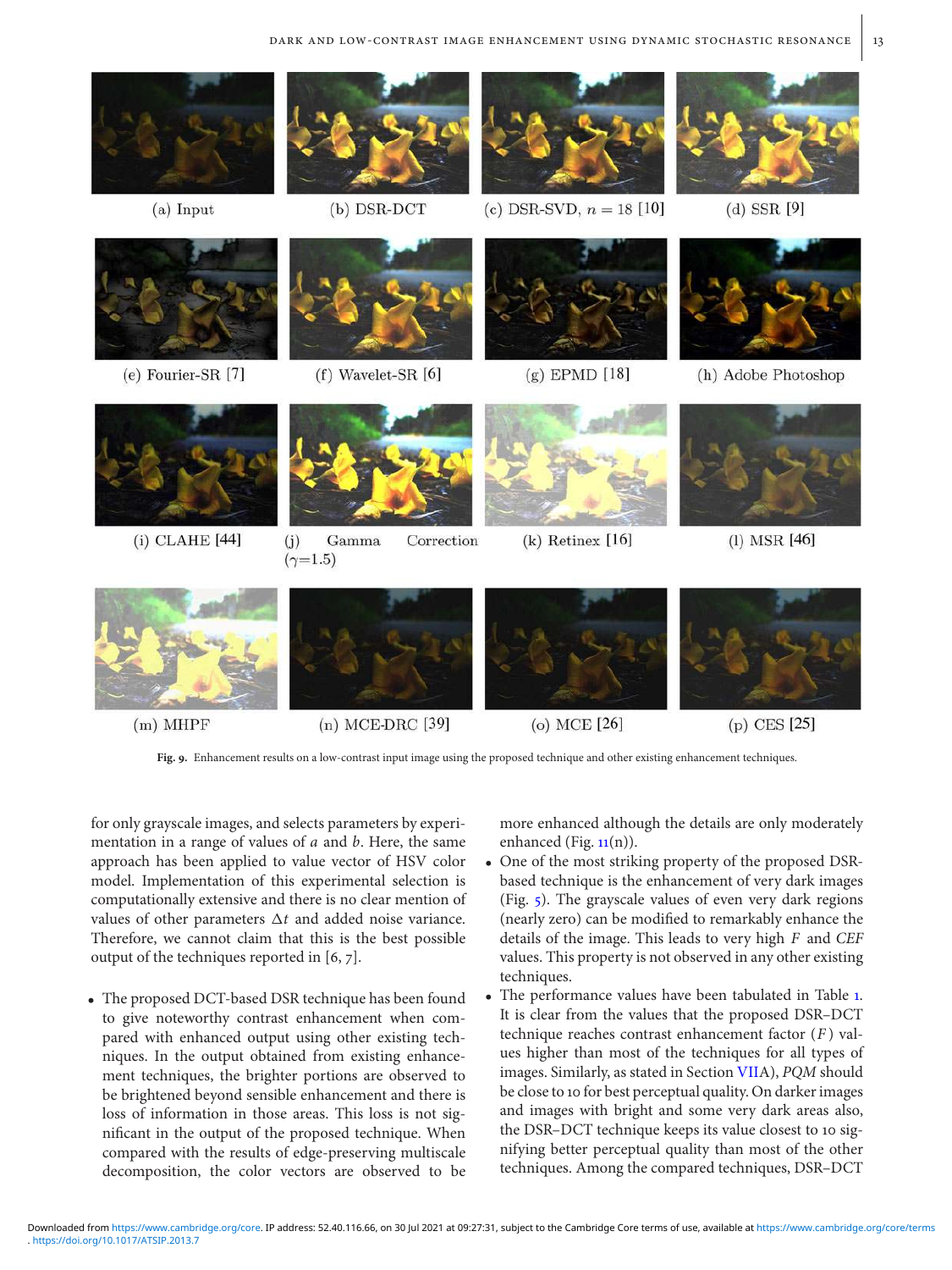

**Fig. 10.** Enhancement results on a very dark input image using the proposed technique and other existing enhancement techniques. Input image (*a*) has been made low-contrast by contrast/brightness reduction in the original image.

clearly gives better or comparative color information than others on all types of images especially for dark images. The poor performance of DSR–SVD and SSR (for dark images) on Fig.  $3(a)$  is primarily due to the fact that these algorithms have not been designed to operate on local neighborhood and therefore cannot process images with both dark and bright areas with high efficiency. DSR– DCT is also observed to reach much higher contrast and CM than most of the other SR-based techniques. For dark images, although greater values of color enhancement are observed for retinex and modified HPF, but the corresponding perceptual quality is low. The DSR-based DCT technique is found to give remarkably high value of all performance metrics. The DFT and DWT-based approaches presented by Rallaban di et al. [7] seems to introduce a useful concept for medical imaging, but do not appear to work very well for real-life dark-colored images. Proposed DCT-based DSR technique gives performance

comparable to that obtained by wavelet-based SR [7] making certain modifications in the reported algorithm.

It may, therefore, be observed that though some of other techniques reach higher values of *F* , and/or CEF, they lack in the quantitative PQM. An optimal combination of all three metrics is required for considering a technique more suitable for image enhancement. The limitations of DCT-based algorithm, as observed in its underperformance against some of the techniques, may be improved by a more suitable selection of parameters, the research for which is still in progress. The performance metrics, *F* and CEF, from the algorithm may further be increased if the constraint on PQM is made more lax (but at the cost of quantitative loss of visual quality). However, if the PQM calculation model is suitably modified for its applicability only to dark and low-contrast images, even a strict constraint on its value might lead to better overall performance.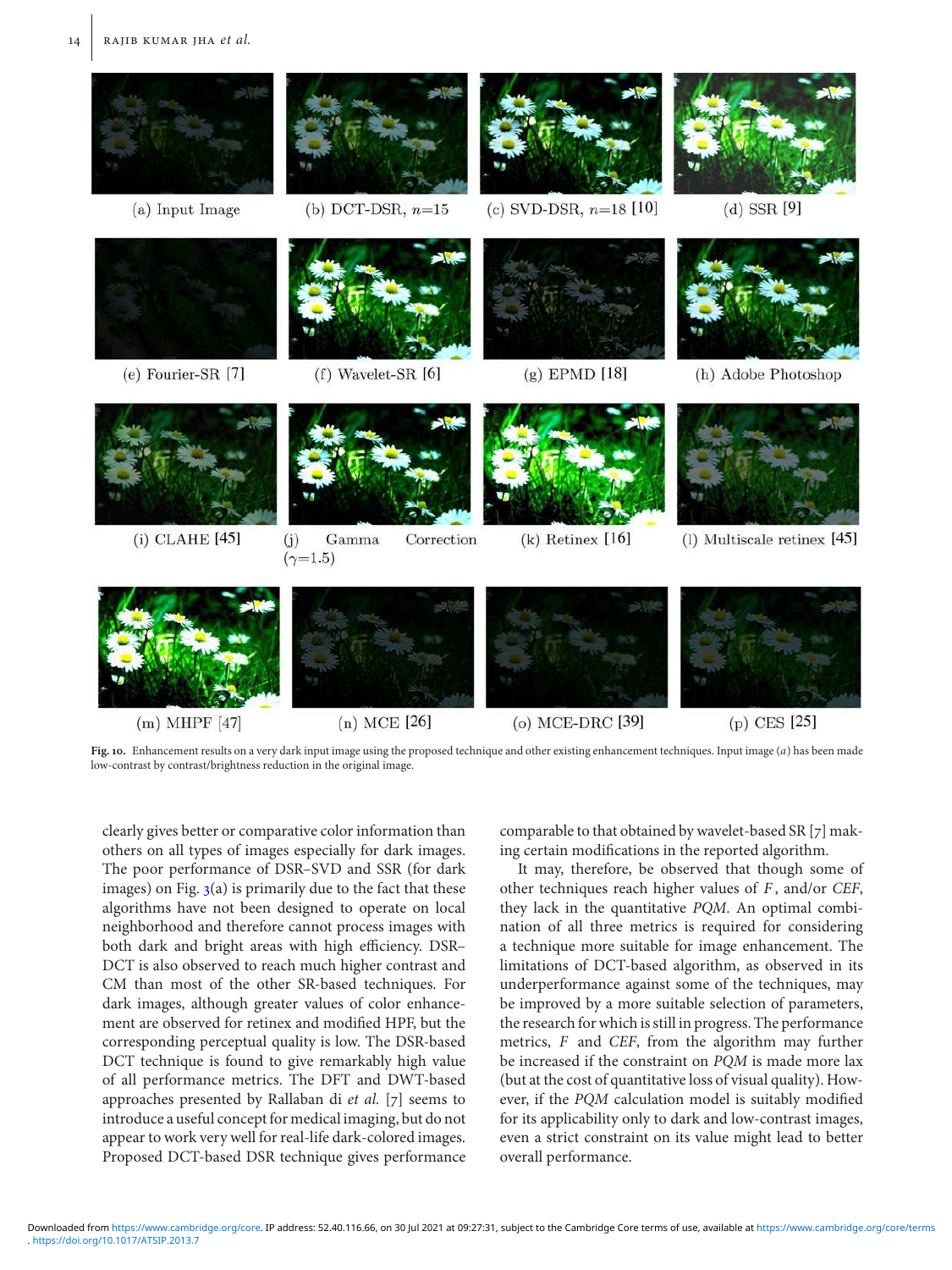

**Fig. 11.** Enhancement results on a very dark input image using the proposed technique and other existing enhancement techniques.

#### IX. GENERAL DISCUSSION

Various aspects of the proposed technique and their implications have been discussed in this section.

# **A) Optimization characteristics of bistable DSR parameters**

An example of characteristics of  $m$ ,  $\Delta t$ , and  $n$  (initially assumed value of  $m = 10^{-10}$ ,  $\Delta t = 0.001$ , and  $n = 500$ ) w.r.t. contrast enhancement factor (*F* ) (as explained earlier in the algorithm) has been displayed in Fig. 12 for three kinds of test images. Similarly, the corresponding graphs for other performance metrics were also obtained. It is important to note here that optimized selection of any parameter can be done only after corresponding characteristics of the parameter with respect to CEF and PQM have been obtained. The values of the bistable system parameters play a crucial role in the process of contrast enhancement using DSR. The local contrast of local neighborhood is also enhanced by taking block DCT since bistable parameters a and b are obtained for each block independently from the block's local variance. The expression for SR on any data set contains additive terms of multiples of *k* and subtractive term of multiples of *m* (equation (12)). From the DSR iterative equation  $(12)$ , it is apparent that for an image that is very dark and has low dynamic range require larger values of *k* to reach sensible contrast quality in fewer iterations while those that are relatively less dark and cover an appreciable graylevel range require smaller values of *k* for the proper enhancement. The opposite is true for *m*.

Therefore, it can be suggested that *k* is inversely proportional to overall variance (signifying contrast of input image) and dynamic range of the input image. It can be shown by observing the statistics of transformed coefficients of input image that value of *k* is a non-linear inversely proportional function of variance and dynamic range. We therefore consider value of  $k$  as the inverse of *variance*  $\times$ dynamic range relation.

Optimization of *m* has been done on a logarithmic scale due to a large range of experimental values, so that it is comparable with *k*. The objective is to obtain an optimized value of a factor with which *b* should be multiplied, so that it is less than  $4a^3/27$  (to ensure subthreshold condition). Fig. 12(a) shows that for a dark image optimum *m* lies in the lower end, whereas for low-contrast image it lies in the middle range.

Values of  $\Delta t$  have been observed to affect number of iterations similar to that of *k*. It plays the role of an initial step size for tuning. If  $\Delta t$  is chosen to be large, it would take fewer iterations but it would limit the refinement leading to poor tuning. This is why a very small value of  $\Delta t$  is desired and so it has also been optimized. Range of optimum value of  $\Delta t$  is 0.01–0.055.

## **B) Role of internal noise**

Additive noise can be used in the DSR iterative equation but it increases the ambiguity of the system as the system already consists of noise in the form of low illumination. The nature of DCT coefficients is itself Gaussian-like and hence can be considered to be having nature of white Gaussian noise [48]. Externally added noise could also be used but it increases the ambiguity of the system as the system already contains noise in the form of low illumination. It is also known that the two types of noises – internal and additive – in an SR system should be similar in distribution [49]. Now since investigation of additive gaussian noise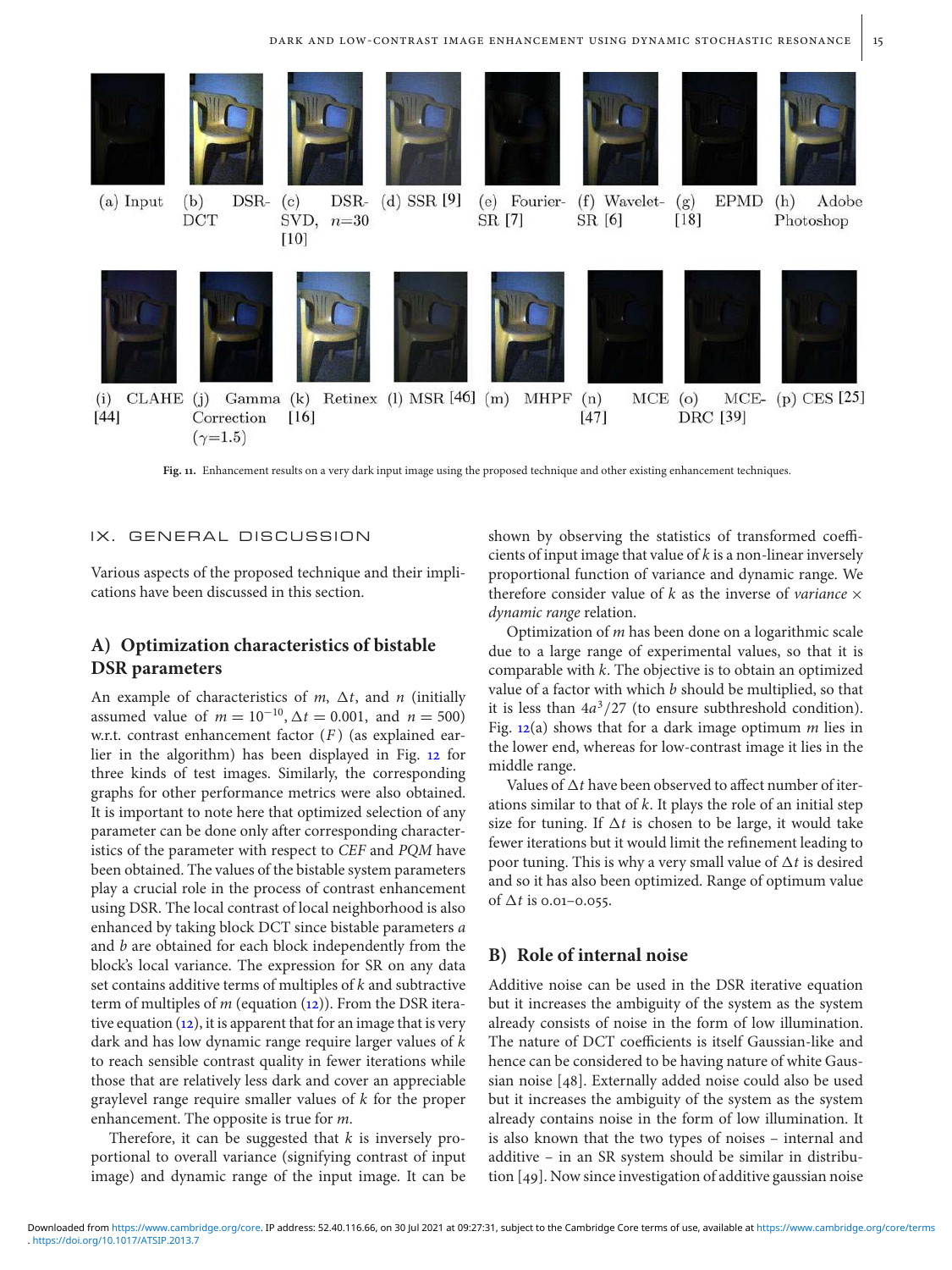

**Fig. 12.** (*a*)–(*c*) Variation of relative contrast enhancement factor *F* w.r.t. parameters *m*, *t* and iteration count *n*. Similar graphs for CEF, and PQM are also obtained. The value of parameter near *PQM* ∼ 10 at which maximum *F* + CEF is obtained is chosen as optimum parameter value.

has been performed on fourier coefficients (that themselves have a mixture of Gaussian distribution) by [7], it indicates that internal noise inherent in frequency coefficient distribution too has a near Gaussian nature. Similarly, for DCT coefficients, the internal noise can be considered to be inherent in the coefficients and can be scaled iterative instead of adding external noise of similar distribution. Owing to inherent noisy nature of the frequency transform coefficients of a low contrast image, we preferred to pursue behavior of DSR on these coefficients. The nature of performance metrics is observed to be analogous to SNR of a bistable system. Iterative processing increases (scales) the internal noise inherent in the image. The performance metrics are observed to reach a maximum after certain optimum number of iterations and start decreasing as iteration increases beyond optimum. This is because the iteration count is directly proportional to the internal noise. This behavior is similar to addition of external noise in a general DSR bistable system where SNR is maximum at some optimum amount of additive noise.

#### **C) Suppression of blocking artifacts**

The adaptive selection of blocksize addresses two problems. The first is to suppress blocking artifacts introduced due to DCT. The second is related to preserving the continuity between the dark and bright portions after processing. Since selection of areas for enhancement is done based on per block intensity and contrast, this can create a problem of boundary continuity between the more processed and less processed blocks in the output. To reduce this problem, block size needs to be adaptively reduced in areas of sharp discontinuities. Thus, it serves a twofold purpose.

#### **D) Preservation of color information**

Preservation of colors implies that in the RGB color space the color vector of a pixel in the processed image has the same direction as that in the original. As we know that the DCT transform has a property of energy compaction. Therefore, most of the energy resides within a small range of the coefficients. The variation in coefficient values in each

**Table 2.** Color preservation metrics showing similarity between Hue, *PSNRHue* (db), Saturation, *PSNRSat* (db), and subjective visual score, *MOS*.

| Image       | $PSNR_{Hue}$ | $PSNR_{Sat}$ | MOS |
|-------------|--------------|--------------|-----|
| Fig. $3(b)$ | 17.7         | 21.2         | 8.5 |
| Fig. $3(d)$ | 14.9         | 4.9          | 9.5 |
| Fig. $4(b)$ | 19.6         | 21.6         | 9.5 |
| Fig. $4(d)$ | 13.7         | 7.2          | 9.0 |
| Fig. $5(b)$ | 10.7         | 8.7          | 9.3 |
| Fig. $6(b)$ | 15.7         | 10.7         | 9.0 |
| Fig. $7(b)$ | 12.35        | 6.4          | 8.8 |
|             |              |              |     |

band with successive iterations is such that the processed color vector is parallel to original RGB vector.

The color preservation is implicit in the algorithm and has been validated by calculating the peak-signal-tonoise ratio (*PSNR*) of Hue, (*PSNRHue* ), and saturation, (*PSNRSat*), respectively for each of the test images. A subjective score based on visual appearance, mean opinion score (*MOS*), on a scale of 1–10 obtained from ten people, was also computed. It can be seen in Table 2 that values of *PSNR* for almost all the outputs is greater than 12 dB, indicating less mean-square error between hue of enhanced images and original images. The subjective score for images that are very dark is low owing to difficulty in perceiving the hue of an object from a dark image. It has been observed to be high for all the other images. One important thing to note from this data is that the saturation mean-square error is found to be more, implying significant modification of saturation vector of the images. This is precisely why there has been noteworthy color enhancement in the images due to DSR processing, as the colors have been slightly more saturated displaying increased colorfulness. For all the color bands (RGB), iteration count is same and large. So the averaged pixel value corresponding to RGB bands gives true color information due to this proportionate increment in coefficient value. Thus, there is no color-shift in the output color-vector. Similar results can be obtained by application of DSR only on luminance and leaving chromatic vectors untouched.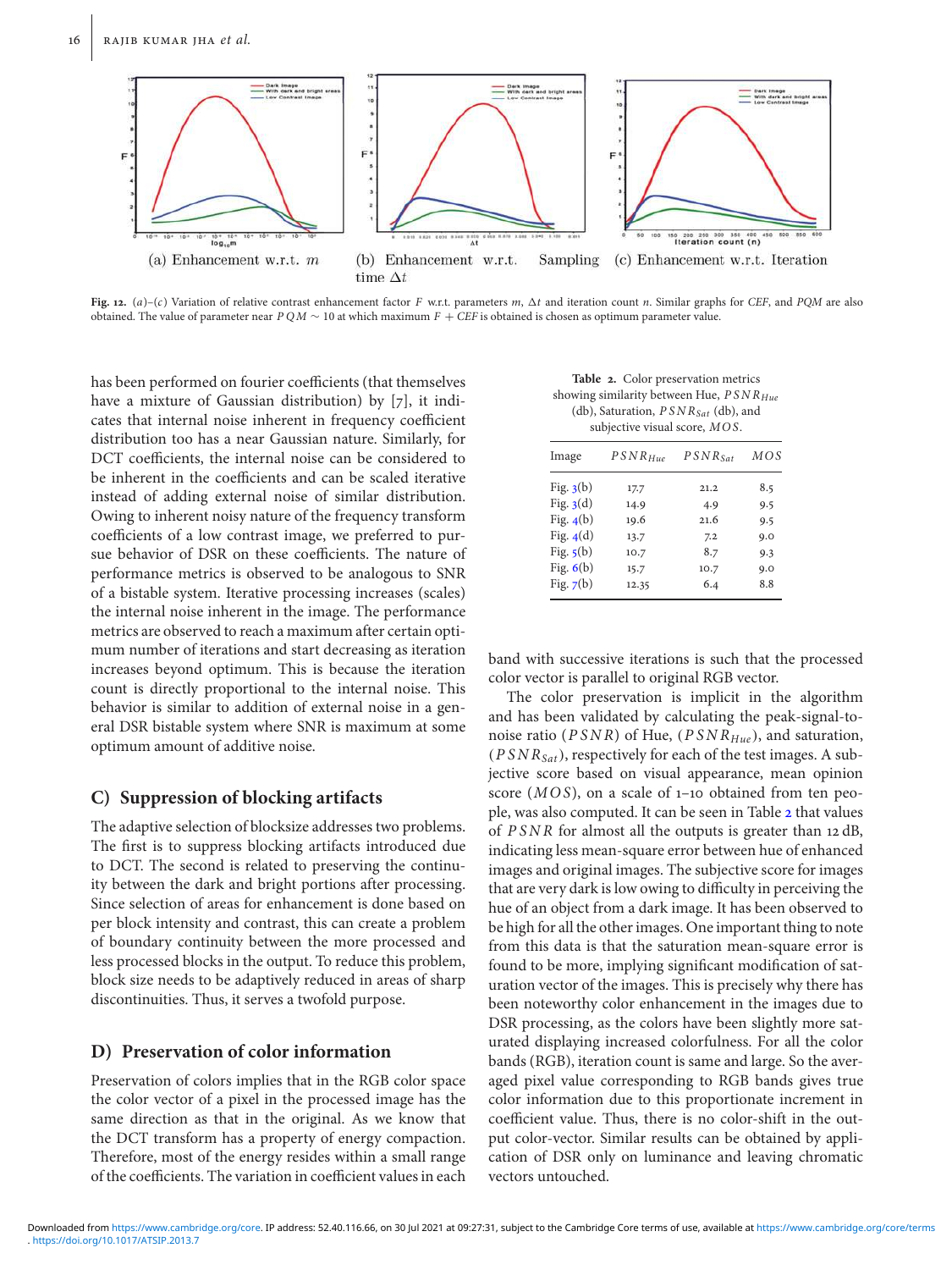#### X. CONCLUSIONS

In this paper, a novel technique using DSR in DCT domain for the enhancement of low contrast and dark images has been proposed. The unique feature of this technique is that it tunes the DCT coefficients according to the bistable double-well system parameters a and b and utilizes internal noise due to lack of illumination of a low-contrast image. The DSR iterative process on the noisy (low contrast) coefficients enhances the image energy, that is, low-contrast image transits into enhanced state, in analogy with interwell transition of a particle in a bistable double-well system. The performance of the proposed technique has been evaluated after optimization of the bistable parameters so that the output has maximum enhancement and least iteration count. The DCT-based DSR technique is found to enhance very dark as well as low-contrast images very effectively with negligible loss of information at the already bright areas (unlike most of the existing image enhancement techniques). It is an automatic process that not only adjusts background illumination, but also improves the contrast while preserving and enhancing color information. Therefore, it can be inferred that the proposed DCT-based DSR technique gives remarkable performance over the existing image enhancement techniques in terms of contrast enhancement, visual information, color enhancement, and preservation. It can be considered highly suitable on colored as well as grayscale images of varying dynamic ranges.

#### REFERENCES

- [1] Simonotto, E.; Riani, M.; Charles, S.; Roberts, M.; Twitty, J.; Moss, F.: Visual perception of stochastic resonance. Phys. Rev. Lett. **78**(6) (1997), 1186–1189.
- [2] Ye, Q.; Huang, H.; He, X.; Zhang, C.: A SR-based radon transform to extract weak lines from noise images, in Proc. IEEE Int. Conf. Image Processing, vol. 5, 2003, 1849-1852.
- [3] Hongler, M.; Meneses, Y.; Beyeler, A.; Jacot, J.: Resonant retina: exploiting vibration noise to optimally detect edges in an image. IEEE Trans. Pattern Anal. Mach. Intell. **25**(9) (2003), 1051–1062.
- [4] Ye, Q.; Huang, H.; He, X.; Zhang, C.: Image enhancement using stochastic resonance, in Proc. IEEE Int. Conf. Image Processing, vol. 1, (2004), 263–266.
- [5] Peng, R.; Chen, H.; Varshney, P.K.: Stochastic resonance: an approach for enhanced medical image processing, in IEEE/NIH Life Science Systems and Applications Workshop, vol. 1, (2007), 253–256.
- [6] Rallabandi, V.P.S.: Enhancement of ultrasound images using stochastic resonance based wavelet transform. Comput. Med. Imaging Graph. **32** (2008), 316–320.
- [7] Rallabandi, V.P.S.; Roy, P.K.: Magnetic resonance image enhancement using stochastic resonance in fourier domain. Comput. Med. Imaging Graph. **28** (2010), 1361–1373.
- [8] Ryu, C.; Konga, S.G.; Kimb, H.: Enhancement of feature extraction for low-quality fingerprint images using stochastic resonance. Pattern Recognit. Lett. **32**(2) (2011), 107–113.
- [9] Jha, R.K.; Chouhan, R.; Biswas, P.K.: Noise-induced contrast enhancement of dark images using non-dynamic stochastic resonance, in Proc. Nat. Conf. Communications, (2012), 1–5. URL

http://ieeexplore.ieee.org/xpl/articleDetails.jsp?arnumber=6176793. Doi: 10.1109/NCC.2012.6176793

- [10] Jha, R.K.; Chouhan, R.: Noise-induced contrast enhancement using stochastic resonance on singular values. Signal Image Video Process. (2012). DOI 10.1007/s11760-012-0296-2
- [11] Jha, R.K.; Chouhan, R.; Biswas, P.K.; Aizawa, K.: Internal noiseinduced contrast enhancement of dark images, in Proc. IEEE Int. Conf. Image Processing (ICIP), Orlando, Florida (USA), (2012), 973–976.
- [12] Chouhan, R.; Jha, R.K.; Biswas, P.K.: Wavelet-based contrast enhancement of dark images using dynamic stochastic resonance, in Proc. Eighth Indian Conf. Computer Vision, Graphics and Image Processing, pp. 73:1–73:8. ACM, Mumbai, India (2012). Doi 10.1145/2425333.2425406
- [13] Chouhan, R.; Jha, R.K.; Biswas, P.K.: Image denoising using dynamic stochastic resonance in wavelet domain, in 2012 Int. Conf. Intelligent Systems Design and Applications (ISDA), pp. 58–63. IEEE (2012).
- [14] Lim, J.S.: Two-Dimensional Signal and Image Processing. Prentice-Hall, Englewood Cliffs, NJ, (1990).
- [15] Gonzales, R.C.; Woods, E.: Digital Image Processing, Addison-Wesley, Reading, MA, 1992.
- [16] Jobson, D.J.; Rahman, Z.; Woodell, G.A.: Properties and performance of a center/surround retinex. IEEE Trans. Image Process. **6**(3) (1997), 451–462.
- [17] Wolf, S.; Ginosar, R.; Zeevi, Y.: Spatio-chromatic image enhancement based on a model of humal visual information system. J. Vis. Commun. Image Represention **9**(1) (1998), 25—37.
- [18] Farbman, Z.; Fattal, R.; Lischinski, D.; Szeliski, R.: Edge-preserving decompositions for multi-scale tone and detail manipulation. ACM Trans. Graph. **27**(3) (2008), 1–10.
- [19] Mantiuk, R.; Myszkowski, K.; Seidel, H.P.: A perceptual framework for contrast processing of high dynamic range images. ACM Trans. Appl. Perception **3**(3) (2006), 286–308.
- [20] Fattal, R.; Agrawala, M.; Rusinkiewicz, S.: Multiscale shape and detail enhancement from multi-light image collections. ACM Trans. Graph. **26**(3) (2007), Article 51.
- [21] Mertens, T.; Kautz, J.; van Reeth, F.: Exposure fusion. Pacific Graphics (2007), 382–390.
- [22] Song, M.; Tao, D.; Chen, C.; Bu, J.; Luo, J.; Zhang, C.: Probabilistic exposure fusion. IEEE Trans. Image Proces. **21**(1) (2012), 341–357.
- [23] Bockstein, I.: Color equalization method and its application to color image processing. J. Opt. Soc. Am. A **3**(5) (1986), 735–737.
- [24] Strickland, R.N.; Kim, C.S.; McDonnell, W.F.: Digital color image enhancement based on the saturation component. Opt. Eng. **26**(7) (1987), 609–616.
- [25] Mukherjee, J.; Mitra, S.K.: Enhancement of color images by scaling the dct coefficients. IEEE Trans. Image Process. **17**(10) (2008), 1783–1794.
- [26] Tang, J.; Peli, E.; Acton, S.: Image enhancement using a contrast measure in the compressed domain. IEEE Signal Process. Lett. **10**(10) (2003), 289–292.
- [27] Benzi, R.; Sutera, A.; Vulpiani, A.: The mechanism of stochastic resonance. J. Phys. A **14** (1981), L453–L457.
- [28] Benzi, R.; Parisi, G.; Sutera, A.; Vulpiani, A.: Stochastic resonance in climate changee. Tellus **34** (1982), 10–16.
- [29] Rouvas-Nicolis, C.; Nicolis, G.: Stochastic resonance. Scholarpedia **2**(11) (2007), 1474.